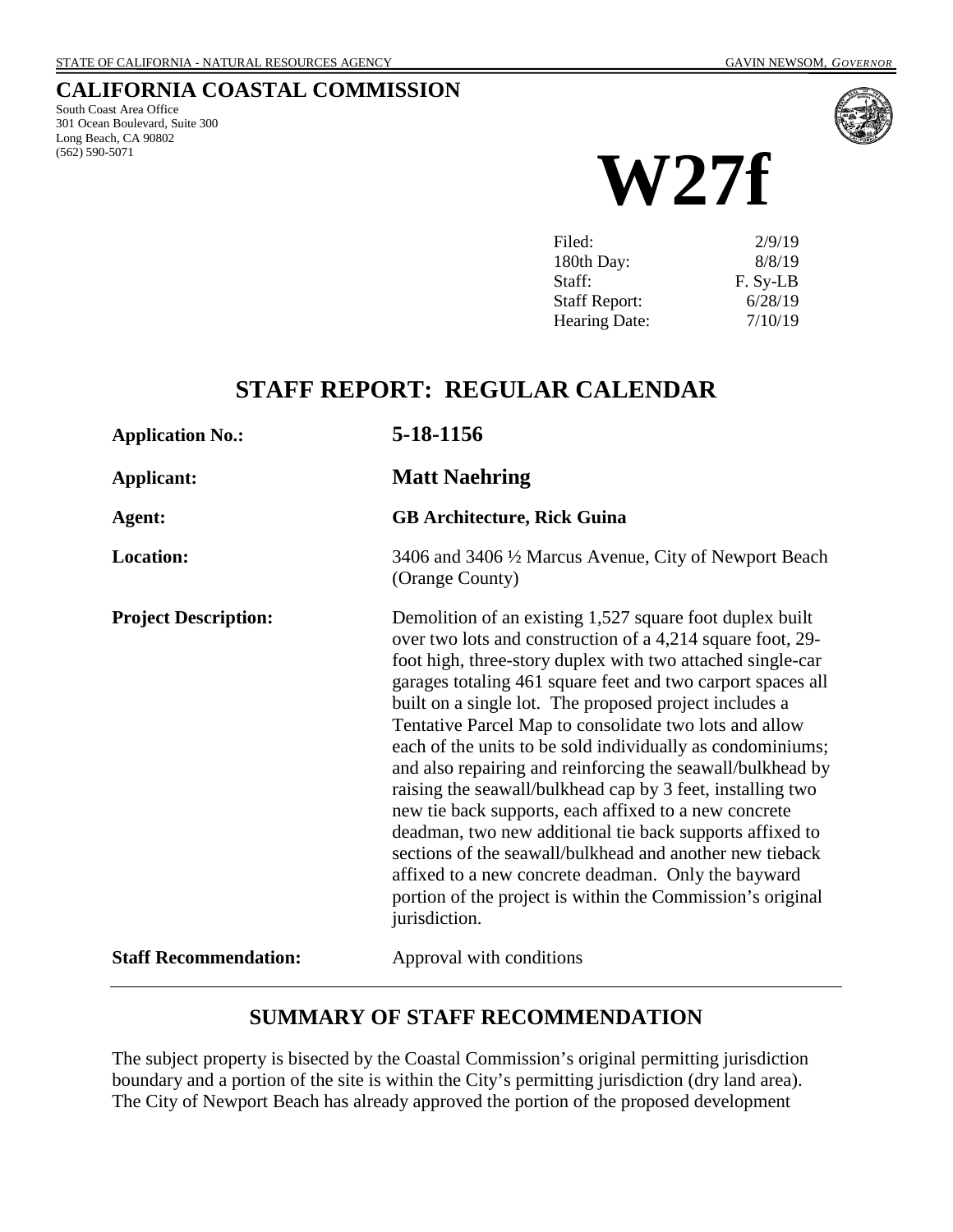located within their LCP permitting jurisdiction, located on the inland side of the lot. The City of Newport Beach LCP was effectively certified on January 13, 2017. The standard of review for development within the City's permit jurisdiction is the City's certified Local Coastal Plan (LCP). The standard of review for development within the Commission's original permit jurisdiction is Chapter 3 of the Coastal Act, although the City's certified LCP is advisory in nature and may provide guidance.

The proposed project is the demolition of a duplex and construction of two new condominiums; there is no loss in the number of housing units. The project also includes repair and reinforcement work to an existing seawall/bulkhead constructed prior to the passage of the Coastal Act on a bayfronting lot in Newport Bay.

Commission staff is recommending **APPROVAL** of the coastal development permit application with special conditions. The major issues raised by this proposed development concern consistency with the hazards, public access and recreation and marine resource protection policies of the Coastal Act.

While the project has been designed to adequately address sea level rise under the low-risk aversion scenario, it has not been designed to address flooding concerns under the medium-high risk aversion scenario. Therefore, the Commission imposes **Special Condition. No. 1**, which requires the applicant to submit revised plans that include adaptation measures to adequately address the anticipated sea level rise from the medium-high risk aversion scenario for the project site as exhibited in the OPC's State Sea-Level Rise Guidance released in April 2018.

The proposed project is located in an area where coastal hazards exist and can adversely impact the development. Therefore, the Commission imposes **Special Condition No. 2**, requiring the applicant to assume the potential risk of injury and damage arising from coastal hazards that may threaten the development. No work is proposed bayward of the existing seawall/bulkhead. However, to ensure that no future work to these devices results in bayward extension of them, and thereby intrusion into tidelands, the Commission imposes **Special Condition No. 3**, which requires no future bayward extension of the existing shoreline protective device.

Any potential changes to the proposed project may result in adverse impacts to coastal resources. To ensure that development on the site does not occur which could potentially result in adverse impacts to coastal processes, the Commission imposes **Special Condition No. 4**, which informs the applicant that future development at the site requires an amendment to Coastal Development Permit No. 5-18-1156 or a new coastal development permit.

As conditioned, the project is consistent with the public access policies of the Coastal Act and the City's certified LCP. However, Coastal Commission approval of this project cannot waive any public rights that may exist on the property. Therefore, the Commission imposes **Special Condition No. 5,** which states that the approval of a coastal development permit for the project does not waive any public rights or interests that exist or may exist on the property, and that if any portion of the development approved by this project is subsequently determined to be located on or over public trust lands, then development approved by this coastal development not compatible with the public trust must be removed.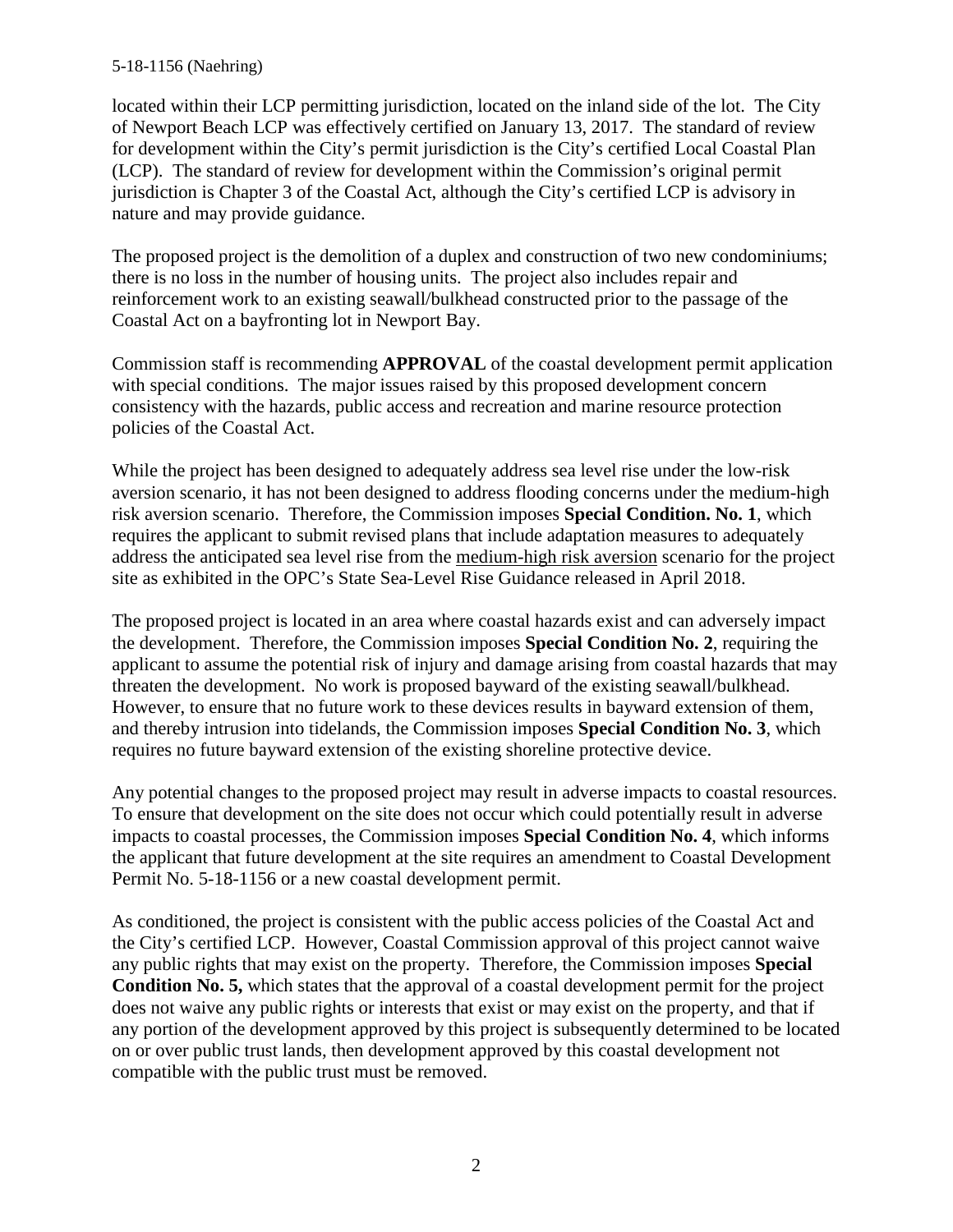During construction and post construction, the proposed project has potential for adverse impacts to water quality and marine resources. Therefore, as a result, two special conditions address and minimize impacts to water quality and marine resources as follows: **Special Condition No. 6** outlines construction-related requirements to provide for the safe storage of construction materials and the safe disposal of construction debris; and **Special Condition No. 7** requires the applicant to submit revised landscape plans that only consist of native plants or non-native drought tolerant plants, which are non-invasive.

The proposed project contains a bayfront  $1<sup>st</sup>$  floor glass patio railing that may have adverse impacts upon birds. Therefore, the Commission imposes **Special Condition No. 8**, which requires the applicant to submit revised project plans that identify the location, design, height and materials of glass railings, fences, screen walls and gates and what materials will be used in conjunction with them to minimize bird-strikes.

To ensure that any prospective future owners of the property are made aware of the applicability of the conditions of this permit, the Commission imposes **Special Condition No. 9**, which requires the property owner record a deed restriction against the property, referencing all of the above special conditions of this permit and imposing them as covenants, conditions and restrictions on the use and enjoyment of the property.

As conditioned, the proposed project will conform with Coastal Act Sections 30235, 30253, 30210, 30211, 30212, 30220, 30221, 30250, 30230, 30231, 30232, and 30233 of the Coastal Act and is consistent with the City's certified Local Coastal Program (LCP).

The motion to approve the coastal development permit application is on **Page Five**. The special conditions begin on Page Six.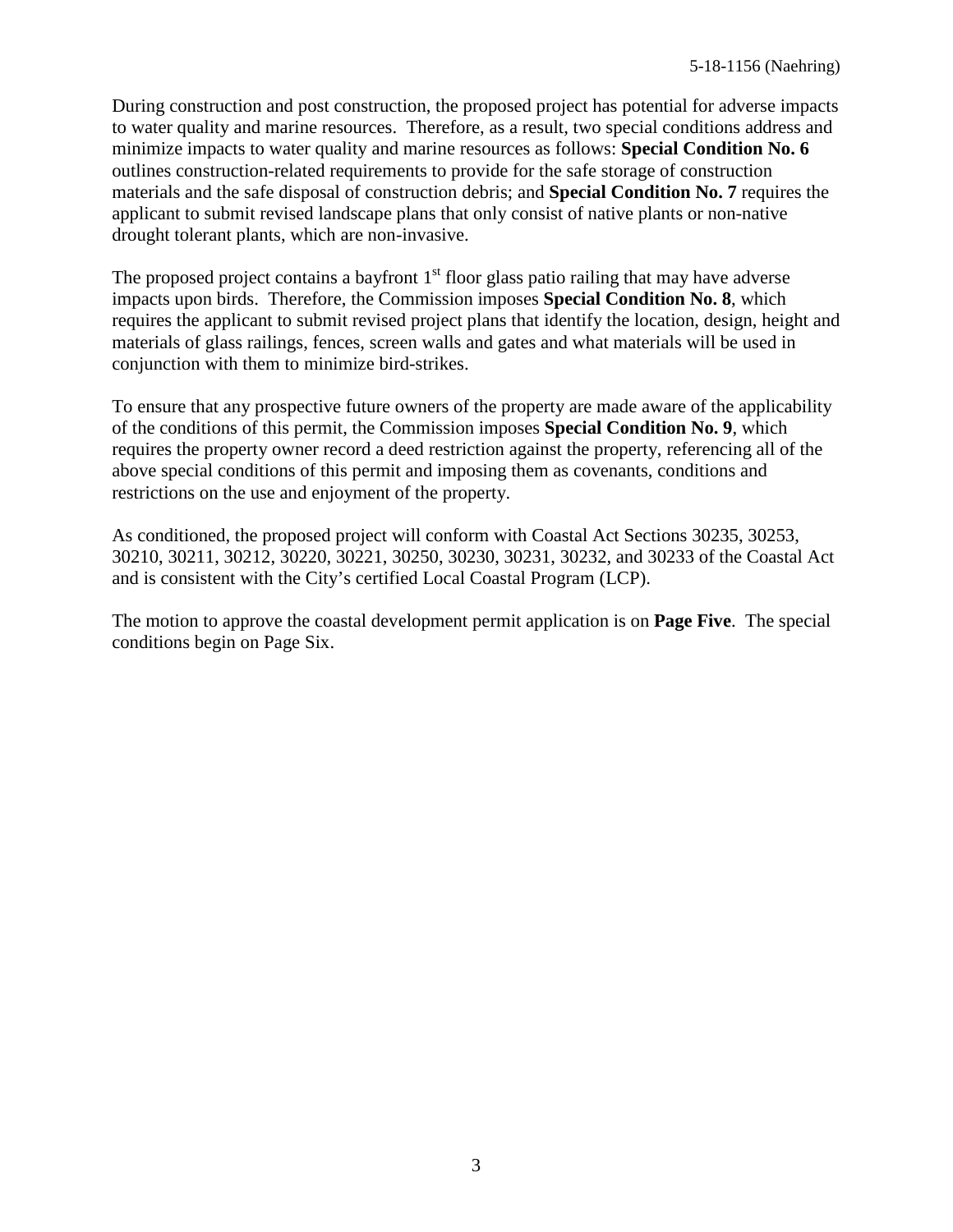# **TABLE OF CONTENTS**

| $\mathbf{I}$ . |                |                                                                 |  |
|----------------|----------------|-----------------------------------------------------------------|--|
| II.            |                |                                                                 |  |
| III.           |                |                                                                 |  |
|                |                |                                                                 |  |
|                | $\mathbf{A}$ . | PROJECT DESCRIPTION AND LOCATION AND PRIOR COMMISSION ACTION AT |  |
|                |                |                                                                 |  |
|                | B.             |                                                                 |  |
|                |                |                                                                 |  |
|                | D.             |                                                                 |  |
|                | $\mathbf{E}$ . |                                                                 |  |
|                | F.             |                                                                 |  |
|                |                |                                                                 |  |

# **APPENDICES**

Appendix A – [Substantive File Documents](#page-27-0)

#### **EXHIBITS**

[Exhibit No. 1 –](https://documents.coastal.ca.gov/reports/2019/7/W27f/W27f-7-2019-exhibits.pdf) Location Map [Exhibit No. 2](https://documents.coastal.ca.gov/reports/2019/7/W27f/W27f-7-2019-exhibits.pdf) – Site Plan [Exhibit No. 3 –](https://documents.coastal.ca.gov/reports/2019/7/W27f/W27f-7-2019-exhibits.pdf) Floor Plans Exhibit No. 4 – [Elevation Plans](https://documents.coastal.ca.gov/reports/2019/7/W27f/W27f-7-2019-exhibits.pdf) [Exhibit No. 5 –](https://documents.coastal.ca.gov/reports/2019/7/W27f/W27f-7-2019-exhibits.pdf) Grading Plan Exhibit No. 6 – [Seawall/Bulkhead Plans](https://documents.coastal.ca.gov/reports/2019/7/W27f/W27f-7-2019-exhibits.pdf) Exhibit No. 7 – [Tentative Parcel Map](https://documents.coastal.ca.gov/reports/2019/7/W27f/W27f-7-2019-exhibits.pdf) Exhibit No. 8 – [Record of Survey](https://documents.coastal.ca.gov/reports/2019/7/W27f/W27f-7-2019-exhibits.pdf)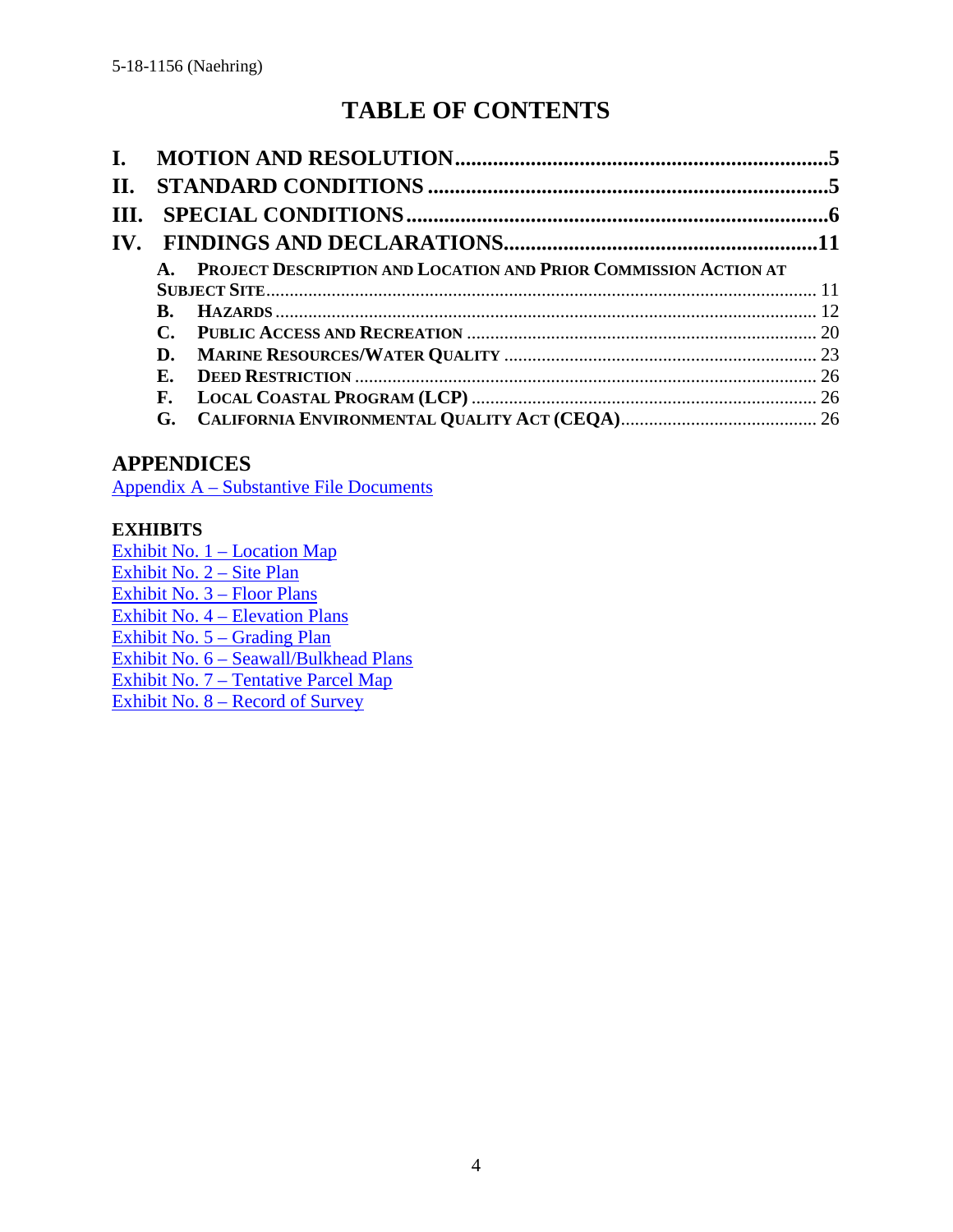# <span id="page-4-0"></span>**I. MOTION AND RESOLUTION**

#### **Motion:**

*I move that the Commission approve Coastal Development Permit No. 5-18-1156 pursuant to the staff recommendation.*

Staff recommends a **YES** vote. Failure of the motion will result in denial of the permit and adoption of the following resolution and findings. The motion passes only by affirmative vote of a majority of the Commissioners present.

#### **Resolution**:

*The Commission hereby approves a coastal development permit for the proposed development and adopts the findings set forth below on grounds that the development as conditioned will be in conformity with the policies of Chapter 3 of the Coastal Act. Approval of the permit complies with the California Environmental Quality Act because either 1) feasible mitigation measures and/or alternatives have been incorporated to substantially lessen any significant adverse effects of the development on the environment, or 2) there are no further feasible mitigation measures or alternatives that will substantially lessen any significant adverse impacts of the development on the environment.*

# <span id="page-4-1"></span>**II. STANDARD CONDITIONS**

This permit is granted subject to the following standard conditions:

- 1. **Notice of Receipt and Acknowledgment**. The permit is not valid and development shall not commence until a copy of the permit, signed by the permittees or authorized agent, acknowledging receipt of the permit and acceptance of the terms and conditions, is returned to the Commission office.
- 2. **Expiration**. If development has not commenced, the permit will expire two years from the date on which the Commission voted on the application. Development shall be pursued in a diligent manner and completed in a reasonable period of time. Application for extension of the permit must be made prior to the expiration date.
- 3. **Interpretation**. Any questions of intent or interpretation of any condition will be resolved by the Executive Director or the Commission.
- 4. **Assignment**. The permit may be assigned to any qualified person, provided assignee files with the Commission an affidavit accepting all terms and conditions of the permit.
- 5. **Terms and Conditions Run with the Land**. These terms and conditions shall be perpetual, and it is the intention of the Commission and the permittees to bind all future owners and possessors of the subject property to the terms and conditions.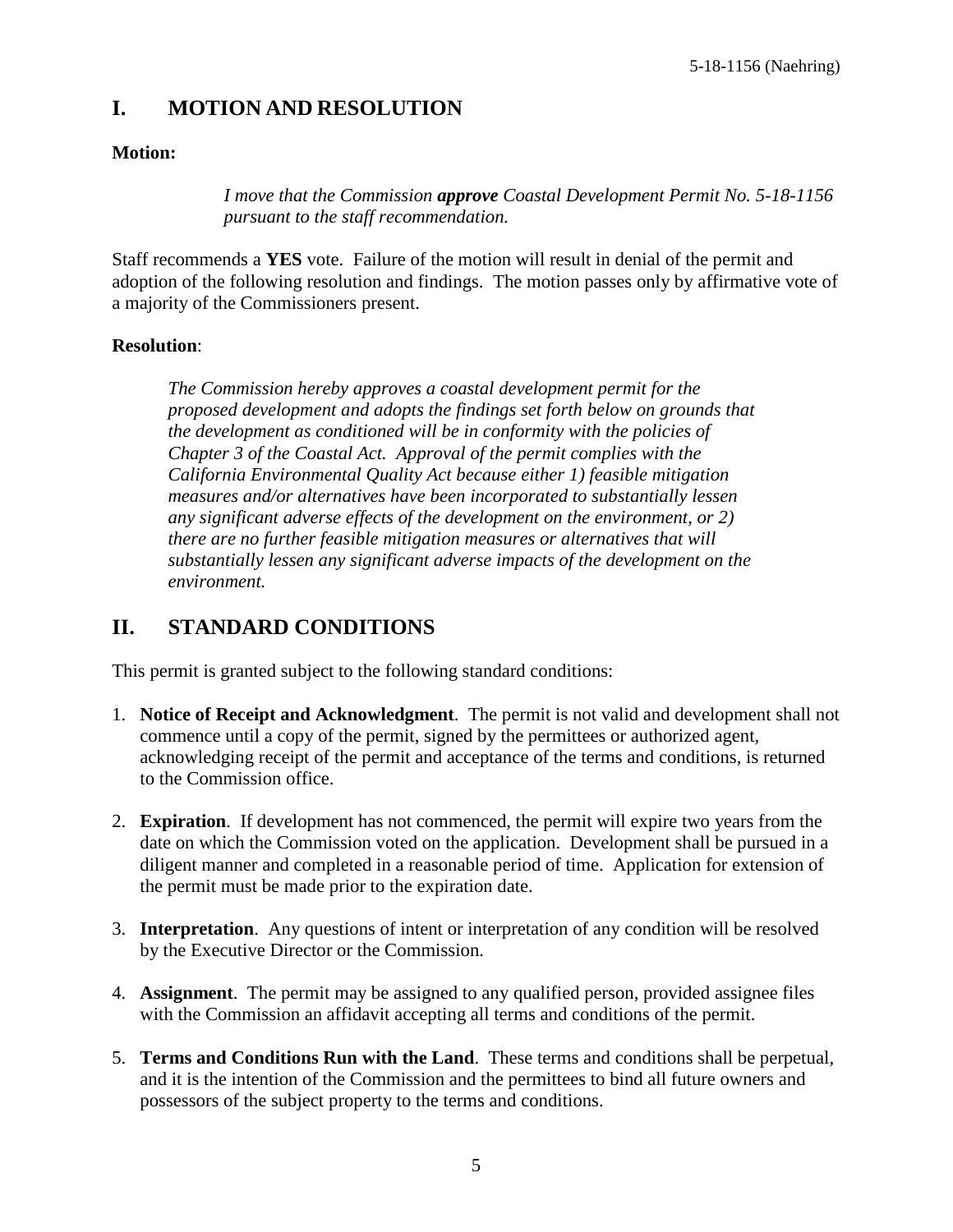# <span id="page-5-0"></span>**III. SPECIAL CONDITIONS**

This permit is granted subject to the following special conditions:

**1. Revised Project Plans Depicting Additional Adaptation Measures.** PRIOR TO ISSUANCE OF THE COASTAL DEVELOPMENT PERMIT, the permittee shall submit to the Executive Director for review and written approval, two (2) sets of revised project plans depicting additional adaptation measures prepared by an appropriately licensed professional which demonstrates the following:

Revised architectural plans that conform with the plans submitted to the Commission prepared by GB Architecture dated January 9, 2019, except that they shall be modified as required to adequately address the anticipated sea level rise from the medium-high risk aversion scenario for the project site as exhibited in the OPC's State Sea-Level Rise Guidance released in April 2018.

The permittee shall undertake development in accordance with the approved final plan. Any proposed changes to the approved final plan shall be reported to the Executive Director. No changes to the approved final plan shall occur without a Commission amendment to this coastal development permit unless the Executive Director determines that no amendment is legally required.

- **2**. **Assumption of Risk, Waiver of Liability and Indemnity.** By acceptance of this permit, the applicant acknowledges and agrees (i) that the site may be subject to hazards from waves, erosion, storm conditions, liquefaction, flooding, and sea level rise; (ii) to assume the risks to the applicant and the property that is the subject of this permit of injury and damage from such hazards in connection with this permitted development; (iii) to unconditionally waive any claim of damage or liability against the Commission, its officers, agents, and employees for injury or damage from such hazards; and (iv) to indemnify and hold harmless the Commission, its officers, agents, and employees with respect to the Commission's approval of the project against any and all liability, claims, demands, damages, costs (including costs and fees incurred in defense of such claims), expenses, and amounts paid in settlement arising from any injury or damage due to such hazards.
- **3**. **No Future Expansion of Existing Shoreline Protective Device.** By acceptance of this permit, the applicant agrees, on behalf of itself and all successors and assigns, that no future repair or maintenance, enhancement, reinforcement, or any other activity affecting the shoreline protective device that is the subject of Coastal Development Permit No. 5-18-1156, as described and depicted on the record of survey included as **Exhibit No. 8** of this staff report dated 6/28/19, shall be undertaken if such activity extends the footprint of the subject shoreline protective device seaward in order to protect existing or proposed new landside development including, but not limited to, the residences and garages, foundations, patios and any future improvements, in the event that the development is threatened with damage or destruction from waves, erosion, storm conditions, flooding, sea level rise or other natural coastal hazard in the future. By acceptance of this permit, the applicant hereby waives, on behalf of itself and all successors and assigns, any rights to construct such seaward encroaching shoreline protective devices that may exist under applicable law.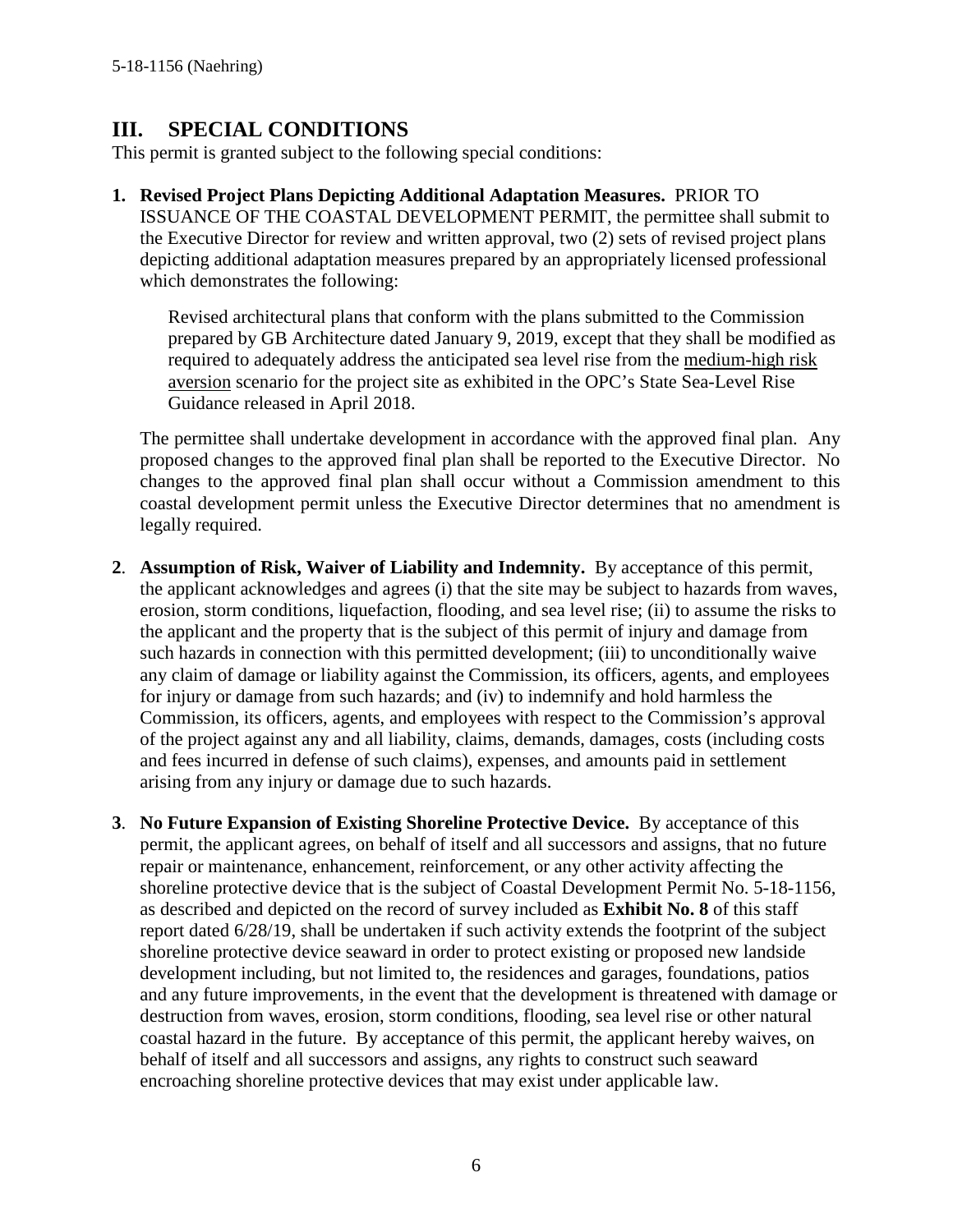- **4**. **Future Development.** This permit is only for the development described in Coastal Development Permit No. 5-18-1156. Pursuant to Title 14 California Code of Regulations Section 13250(b)(6), the exemptions otherwise provided in Public Resources Code Section 30610(a) shall not apply to the development governed by Coastal Development Permit No. 5- 18-1156, including the repaired and reinforced seawall/bulkhead, the residence and rear yard work. Accordingly, any future improvements to the development authorized by this permit, including but not limited to repair and maintenance identified as requiring a permit in Public Resources Section 30610(d) and Title 14 California Code of Regulations Sections 13252(a)- (b), shall require an amendment to Permit No. 5-18-1156 from the Commission or shall require an additional coastal development permit from the Commission or from the applicable certified local government.
- **5**. **Public Rights and Public Trust.** The Coastal Commission's approval of this permit shall not constitute a waiver of any public rights that exist or may exist on the property. The permittee shall not use this permit as evidence of a waiver of any public rights that may exist on the property. If at a future date, any portion of the development approved by this permit is determined to be located on or over public trust lands, then any development approved by this coastal development permit not compatible with the public trust shall be removed.
- **6**. **Storage of Construction Materials, Mechanized Equipment and Removal of Construction Debris.** By acceptance of this permit, the applicant agrees to comply with the following construction-related requirements:
	- A. No demolition or construction materials, debris, or waste shall be placed or stored where it may enter sensitive habitat, receiving waters or a storm drain, or be subject to wave, wind, rain, or tidal erosion and dispersion;
	- B. No demolition or construction equipment, materials, or activity shall be placed in or occur in any location that would result in impacts to environmentally sensitive habitat areas, streams, wetlands or their buffers;
	- C. Any and all debris resulting from demolition or construction activities shall be removed from the subject site within 24 hours of completion of the project;
	- D. Demolition or construction debris and sediment shall be removed from work areas each day that demolition or construction occurs to prevent the accumulation of sediment and other debris that may be discharged into coastal waters;
	- E. All trash and debris shall be disposed in the proper trash and recycling receptacles at the end of every construction day;
	- F. The applicant shall provide adequate disposal facilities for solid waste, including excess concrete, produced during demolition or construction;
	- G. Debris shall be disposed of at a legal disposal site or recycled at a recycling facility. If the disposal site is located in the Coastal Zone, a coastal development permit or an amendment to this permit shall be required before disposal can take place unless the Executive Director determines that no amendment or new permit is legally required;
	- H. All stock piles and construction materials shall be covered, enclosed on all sides, shall be located as far away as possible from drain inlets and any waterway, and shall not be stored in contact with the soil;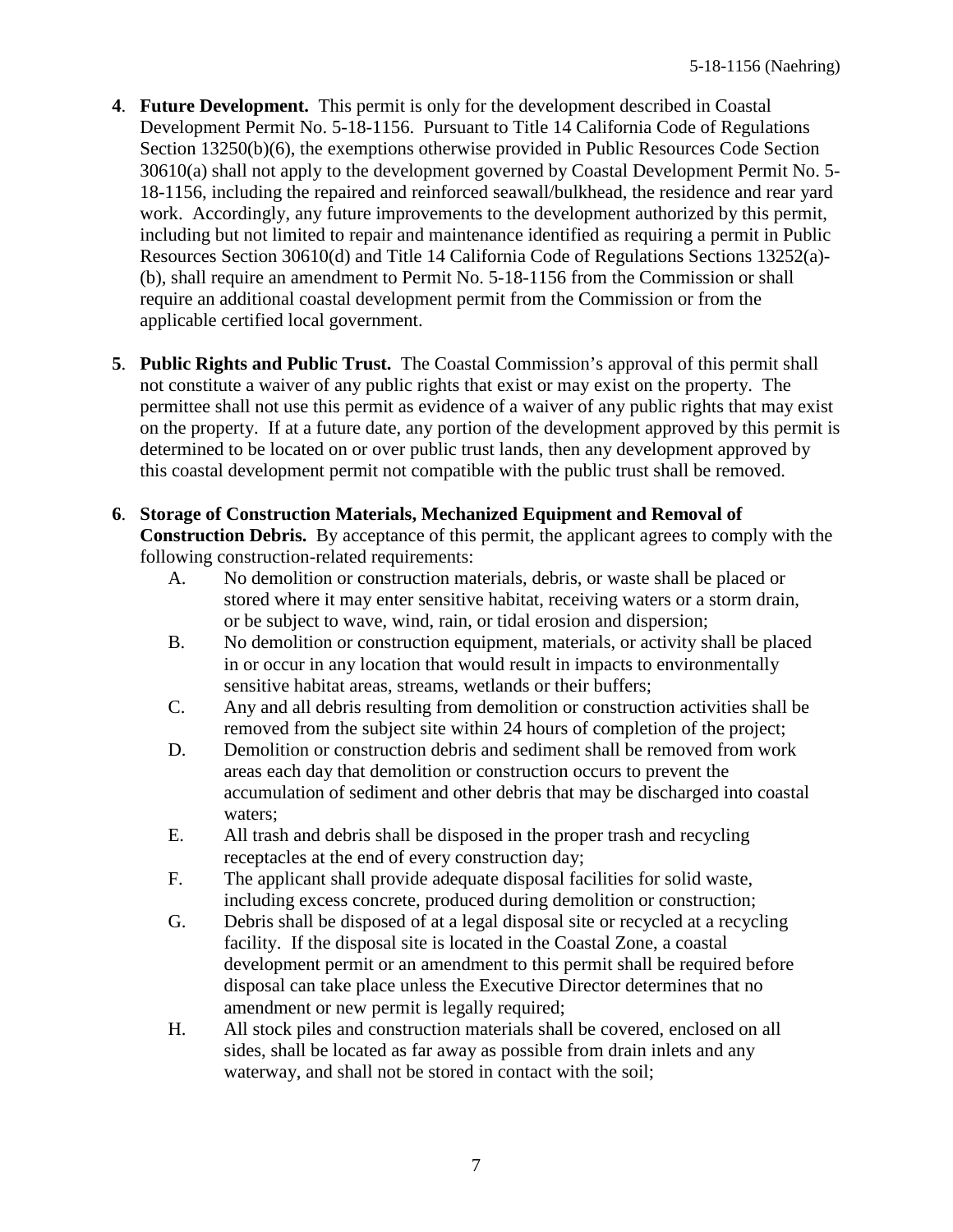- I. Machinery and equipment shall be maintained and washed in confined areas specifically designed to control runoff. Thinners or solvents shall not be discharged into sanitary or storm sewer systems;
- J. The discharge of any hazardous materials into any receiving waters shall be prohibited;
- K. Spill prevention and control measures shall be implemented to ensure the proper handling and storage of petroleum products and other construction materials. Measures shall include a designated fueling and vehicle maintenance area with appropriate berms and protection to prevent any spillage of gasoline or related petroleum products or contact with runoff. The area shall be located as far away from the receiving waters and storm drain inlets as possible;
- L. Best Management Practices (BMPs) and Good Housekeeping Practices (GHPs) designed to prevent spillage and/or runoff of demolition or construction-related materials, and to contain sediment or contaminants associated with demolition or construction activity, shall be implemented prior to the on-set of such activity; and
- M. All BMPs shall be maintained in a functional condition throughout the duration of construction activity.
- **7. Revised Landscape Plans.** PRIOR TO ISSUANCE OF THE COASTAL DEVELOPMENT PERMIT, the permittee shall submit to the Executive Director for review and written approval, two (2) sets of revised landscape plans prepared by an appropriately licensed professional which demonstrates the following:
	- A. The plans shall demonstrate that:
		- (1) All planting shall provide 90 percent coverage within ninety (90) days and shall be repeated if necessary to provide such coverage;
		- (2) All plantings shall be maintained in good growing condition throughout the life of the project, and whenever necessary, shall be replaced with new plant materials to ensure continued compliance with the landscape plan;
		- (3) All landscaping shall consist of native drought tolerant on-invasive plant species native to coastal Orange County and appropriate to the habitat type. No plant species listed as problematic and/or invasive by the California Native Plant Society (http://www.CNPS.org/), the California Invasive Plant Council (formerly the California Exotic Pest Plant Council) (http://www.cal-ipc.org/), or as may be identified from time to time by the State of California shall be employed or allowed to naturalize or persist on the site. No plant species listed as a "noxious weed" by the State of California or the U.S. Federal Government shall be utilized within the property. All plants shall be low water use plants as identified by California Department of Water Resources (See:

[http://www.water.ca.gov/wateruseefficiency/docs/wucols00.pdf\)](http://www.water.ca.gov/wateruseefficiency/docs/wucols00.pdf); and

- B. The plan shall include, at a minimum, the following components:
	- (1) A map showing the type, size, and location of all plant materials that will be on the developed site, the irrigation system, topography of the developed site, and all other landscape features,
	- (2) a schedule for installation of plants; and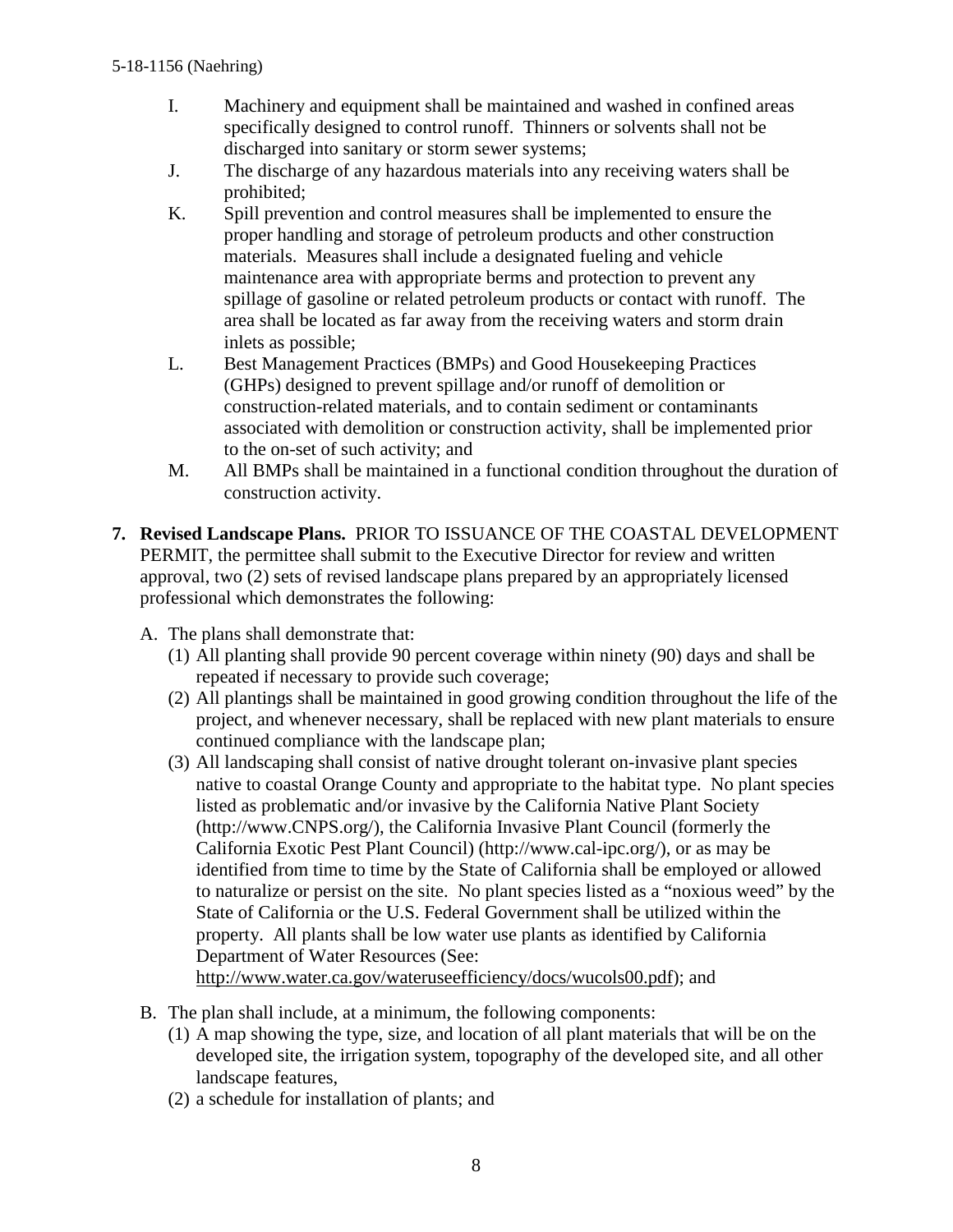(3) Use of reclaimed water for irrigation is encouraged. If using potable water for irrigation, only drip or microspray irrigation systems may be used.

The permittee shall undertake development in accordance with the approved final plans. Any proposed changes to the approved final plans shall be reported to the Executive Director. No changes to the approved final plans shall occur without a Commission amendment to this coastal development permit unless the Executive Director determines that no amendment is legally required.

**8. Bird Strike Prevention.** PRIOR TO ISSUANCE OF THE COASTAL DEVELOPMENT PERMIT**,** the permittee shall submit, for the review and approval of the Executive Director, two (2) sets of revised project plans prepared by an appropriately licensed professional showing the location, design, height, and materials of oceanfront deck railing systems, fences, screen walls, gates, windows and the like for the review and written approval of the Executive Director. Said plans shall include, at a minimum, the following requirements:

Oceanfront deck railing systems, fences, screen walls, gates, and windows and the like that are subject to this permit shall use materials designed to minimize bird-strikes with the deck railing, fence, gate, window or similar feature. Such materials may consist of all or in part of wood, wrought iron, frosted or partially-frosted glass, Plexiglas or other visually permeable barriers that are designed to prevent creation of a bird strike hazard. Clear glass or Plexiglas may be installed only if it contains UV-reflective glazing that is visible to birds or is used with appliqués (e.g. stickers/decals) designed to reduce bird-strikes by reducing reflectivity and transparency. Any appliqués used shall be installed to provide coverage consistent with manufacturer specifications (e.g. one appliqué for every 3 foot by 3 foot area). Use of opaque or partially opaque materials is preferred to clear glass or Plexiglas and appliqués. All materials and appliqués shall be maintained throughout the life of the development to ensure continued effectiveness at minimizing bird strikes and shall be maintained at a minimum in accordance with manufacturer specifications.

Within 30 days of the completion of the development authorized by coastal development permit CDP No. 5-18-1156, the applicant shall submit evidence in the form of a narrative report, for the review and written approval of the Executive Director, showing that all deck railing systems, fences, screen walls, gates, and windows, or other features covered by this condition installed subject to this permit were installed in accordance with this condition.

#### **9. Deed Restriction.** PRIOR TO ISSUANCE OF THE COASTAL DEVELOPMENT

PERMIT, the applicant shall submit to the Executive Director for review and approval documentation demonstrating that the landowners have executed and recorded against the parcel(s) governed by this permit a deed restriction, in a form and content acceptable to the Executive Director: (1) indicating that, pursuant to this permit, the California Coastal Commission has authorized development on the subject property, subject to terms and conditions that restrict the use and enjoyment of that property; and (2) imposing the Special Conditions of this permit as covenants, conditions and restrictions on the use and enjoyment of the Property. The deed restriction shall include a legal description of the entire parcel or parcels governed by this permit. The deed restriction shall also indicate that, in the event of an extinguishment or termination of the deed restriction for any reason, the terms and conditions of this permit shall continue to restrict the use and enjoyment of the subject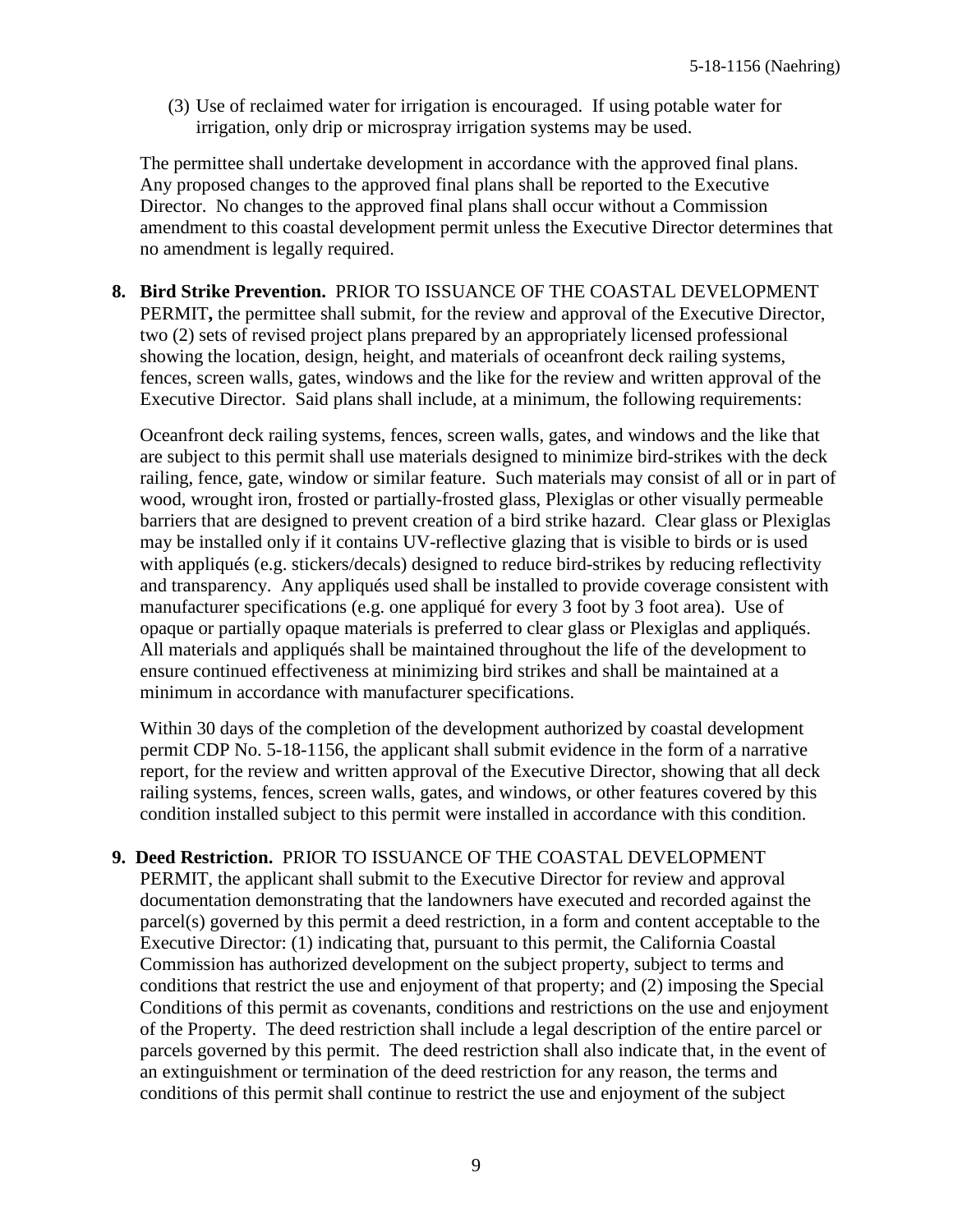property so long as either this permit or the development it authorizes, or any part, modification, or amendment thereof, remains in existence on or with respect to the subject property.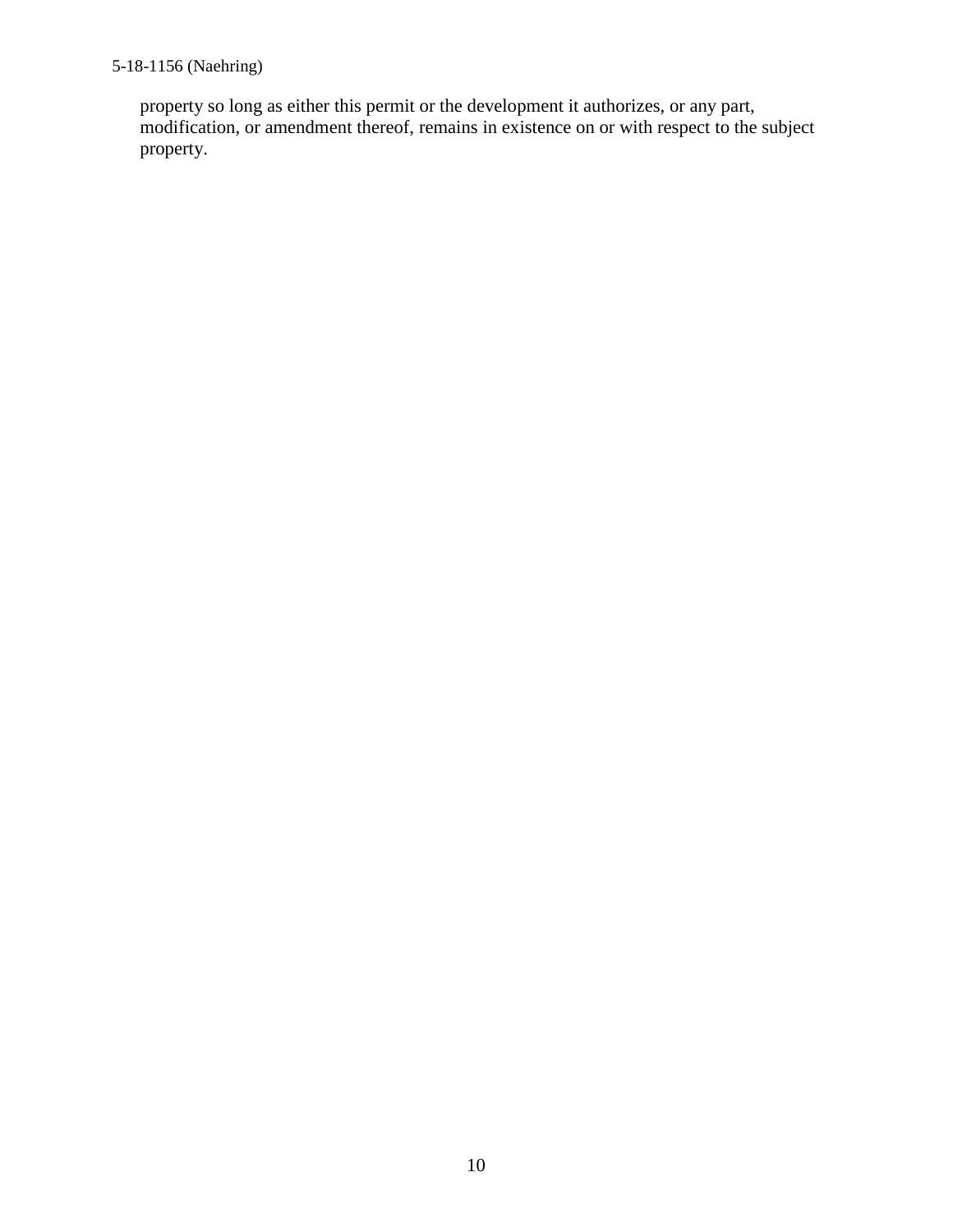# <span id="page-10-0"></span>**IV. FINDINGS AND DECLARATIONS**

# <span id="page-10-1"></span>**A. PROJECT DESCRIPTION AND LOCATION AND PRIOR COMMISSION ACTION AT SUBJECT SITE**

#### **1. Project Description and Location**

The proposed project on the site involves demolition of an existing 1,527 square foot duplex built over two lots and construction of a 4,214 square foot, 29-foot high, three-story, duplex with two attached single-car garages totaling 461 square feet and two carport spaces, supported by a mat foundation all built over a single lot. Additionally, hardscape, drainage, and landscape improvements are proposed. Grading will consist of 6 cubic yards of cut, 150 cubic yards of fill and 144 cubic yards of import. The proposed project also includes a Tentative Parcel Map to consolidate two lots and allow each of the units to be sold individually as condominiums; and also repairing and reinforcing the seawall/bulkhead by raising the seawall/bulkhead cap by 3 feet, installing 2 new tie back supports, each affixed to a new concrete deadman, 2 new additional tie back supports affixed to sections of the seawall/bulkhead and another new tieback affixed to a new concrete deadman. A portion of this project has been approved by the City of Newport Beach, because it is within the City's permit authority as designated in the certified LCP (Title 21 of the Newport Beach Municipal Code); and the City Zoning Administrator approved that portion of the development through Resolution No. ZA2018-131 (Coastal Development Permit No. CDP2018-061 and Tentative Parcel Map No. NP2018-018) dated November 29, 2018.

The remaining portion of the property on the bayward side is located within the Commission's original jurisdiction. The subject property is bisected by the coastal permit jurisdiction boundary resulting in a portion of the property (an approximate 42-foot wide x 34-foot deep area) including dry land and submerged land area within the CCC permit jurisdiction that consists of approximately a one-third bayside portion of the lot, while the remaining landside portion of the site is with the City's permitting jurisdiction (**[Exhibit No. 2](https://documents.coastal.ca.gov/reports/2019/7/W27f/W27f-7-2019-exhibits.pdf)**). More specifically, the following portions of the proposed development are within the CCC permit jurisdiction: 1) demolition of the bayside portion of the existing duplex; 2) construction of a portion of the new condominium structure to include: 229 square feet of the proposed first floor, 266 square feet of the proposed second floor and 102 square feet of the proposed roof deck; 3) the entire rear yard landscape and hardscape work; 4) sump pump and area drains that are part of the post construction water quality protection measures; 5) approval of a Tentative Parcel Map that will allow for each of the units to be sold individually as a condominium; and 6) a portion of the two new tiebacks that would be installed in the Commission's jurisdiction, two new additional tie back supports affixed to sections of the seawall and another new tieback affixed to a new concrete deadman (**[Exhibits](https://documents.coastal.ca.gov/reports/2019/7/W27f/W27f-7-2019-exhibits.pdf) [No. 3-7\)](https://documents.coastal.ca.gov/reports/2019/7/W27f/W27f-7-2019-exhibits.pdf)**.

The subject site is located at 3406 and 3406  $\frac{1}{2}$  Marcus Avenue on the Balboa Peninsula in Newport Bay in the City of Newport Beach, Orange County (**[Exhibit No. 1](https://documents.coastal.ca.gov/reports/2019/7/W27f/W27f-7-2019-exhibits.pdf)**). Currently, an existing 1,527 square foot duplex constructed in 1950 occupies the subject site. The lot size is 4,288 square feet and is designated as R-2, Two-Unit Residential by the certified City of Newport Beach LCP and the proposed use conforms to this designation. To the north of the subject site is Newport Bay, more specifically the Rivo Alto waterway, which is an area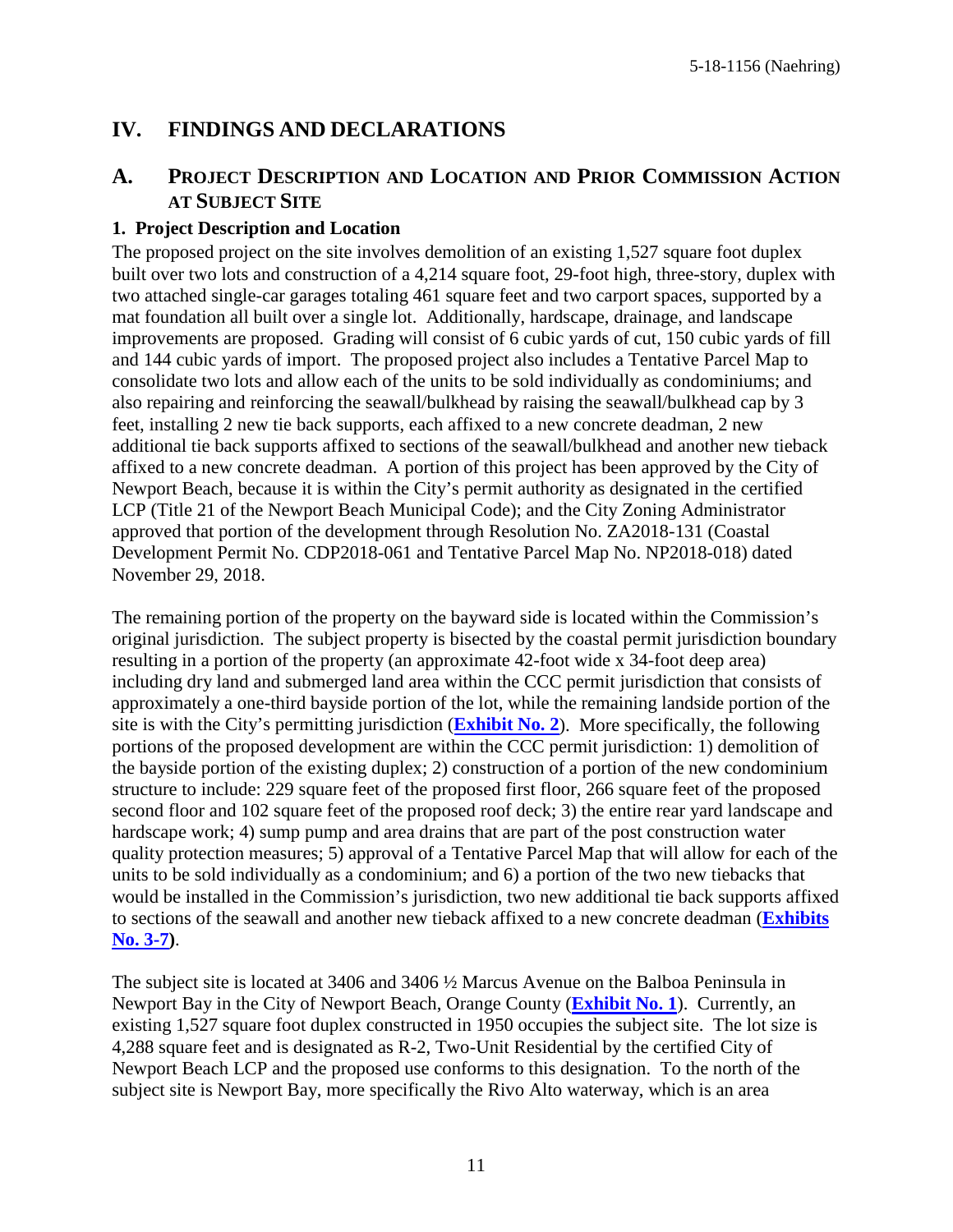identified by the City as "*Waterways Dedicated or Reserved for the same*" on the City's Tidelands Survey of Newport Harbor, dated January 11, 2017. It should be noted that in addition to the waterway bayward of the subject site, an approximate 42-foot wide by 34-foot deep portion of the applicant's bayfront property is also identified by the City as "*Waterways Dedicated or Reserved for the same.*" It is this portion of the private property that is identified as CCC permit jurisdiction (to be discussed later in the staff report). To the south of the project is Marcus Avenue (a public street) and to the east and west are existing single-family residences.

The subject property is bisected by the coastal permit jurisdiction boundary resulting in a portion of the site within the City's permitting jurisdiction (dry land area) and another portion within the CCC Permit jurisdiction (dry land and submerged land area). The City of Newport Beach LCP was effectively certified on January 13, 2017. The standard of review for development within the City's permit jurisdiction is the City's certified LCP. The standard of review for development within the Commission's original permit jurisdiction is Chapter 3 of the Coastal Act, although the City's certified LCP is advisory in nature and may provide guidance.

#### **2. Prior Commission Action at Subject Site**

On December 12, 2018, the Commission approved Coastal Development Permit (CDP) No. 5- 18-0703 (Naehring) for the removal of a 220 square foot dock float and 3 foot x 24 foot gangway and replacement with a re-orientated 220 square foot dock float and 3 foot x 24 foot gangway, and relocate two 12-inch square piles. Five Special Conditions were imposed regarding: 1) Water quality; 2) Pre-and Post-Construction Eelgrass Survey(s); 3) Pre-Construction *Caulerpa Taxifolia* Survey; 4) Acknowledgement of public rights; and 5) Compliance with Resource Agencies' requirements. Both the existing duplex and the existing bulkhead were constructed prior to the passage of the Coastal Act.

# <span id="page-11-0"></span>**B. HAZARDS**

Section 30235 of the Coastal Act states:

*Revetments, breakwaters, groins, harbor channels, seawalls, cliff retaining walls, and other such construction that alters natural shoreline processes shall be permitted when required to serve coastal dependent uses or to protect existing structures or public beaches in danger from erosion, and when designed to eliminate or mitigate adverse impacts on local shoreline sand supply. Existing marine structures causing water stagnation contributing to pollution problems and fishkills should be phased out or upgraded where feasible.*

Section 30253 of the Coastal Act states, in pertinent part:

*New development shall do all of the following:*

*(a) Minimize risks to life and property in areas of high geologic, flood, and fire hazard.*

*(b) Assure stability and structural integrity, and neither create nor contribute significantly to erosion, geologic instability, or destruction of the site or surrounding area or in any way require the construction of protective devices that would substantially alter natural landforms along bluffs and cliffs.*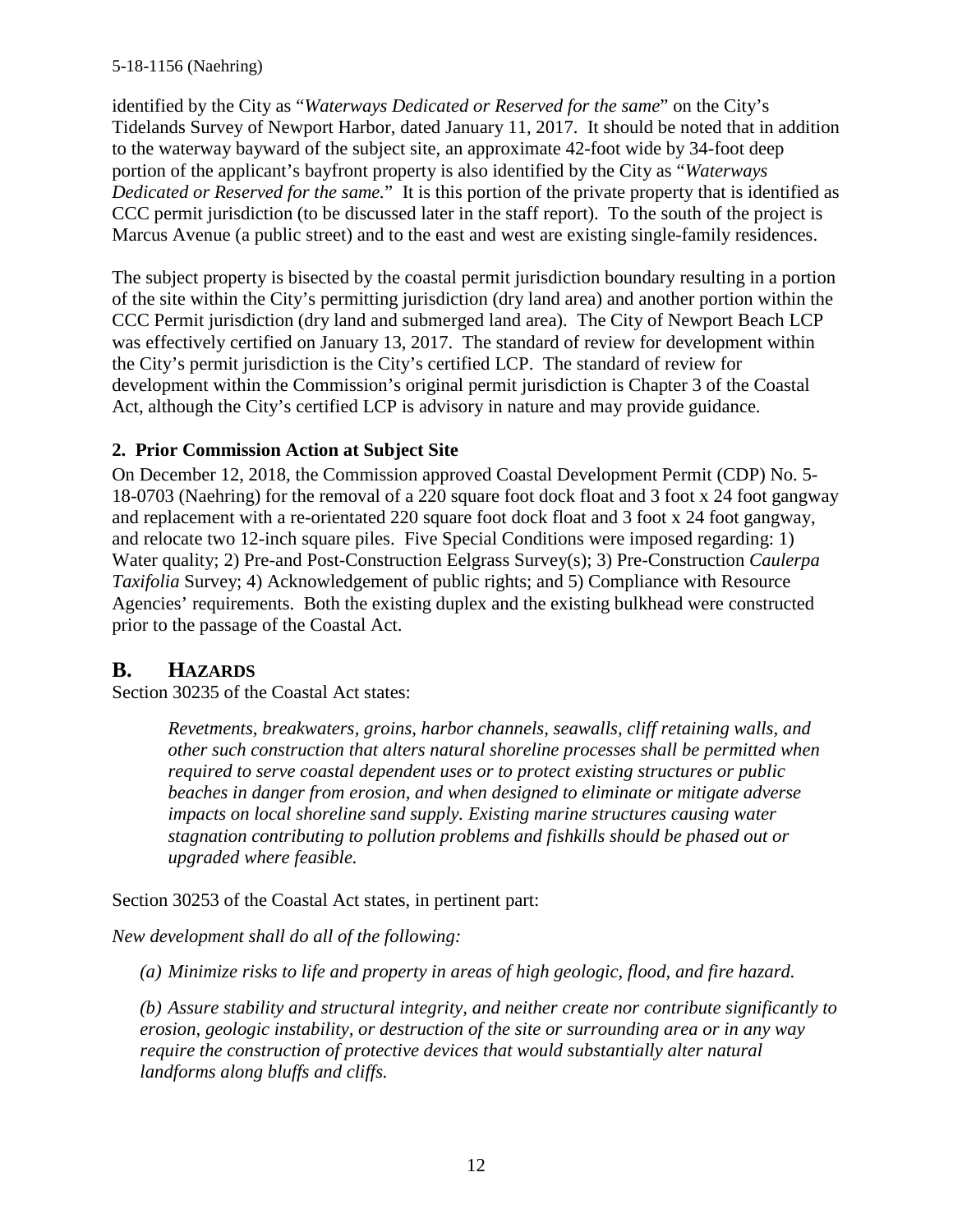Coastal Land Use Plan Policy, Land Use and Development, Hazards and Protective Devices, 2.8.1-1 states,

*Review all applications for new development to determine potential threats from coastal and other hazards.*

Coastal Land Use Plan Policy, Land Use and Development, Hazards and Protective Devices, 2.8.1-2 states,

*Design and site new development to avoid hazardous areas and minimize risks to life and property from coastal and other hazards.*

Coastal Land Use Plan Policy, Land Use and Development, Hazards and Protective Devices, 2.8.1-4 states,

*Require new development to assure stability and structural integrity, and neither create nor contribute significantly to erosion, geologic instability, or destruction of the site or surrounding area or in any way require the construction of protective devices that would substantially alter natural landforms along bluffs and cliffs.*

Coastal Land Use Plan Policy, Land Use and Development, Hazards and Protective Devices, Coastal Erosion, 2.8.6-5 states,

*Permit revetments, breakwaters, groins, harbor channels, seawalls, cliff retaining walls and other structures altering natural shoreline processes or retaining walls when required to serve coastal-dependent uses or to protect existing principal structures or public beaches in danger from erosion and when designed to eliminate or mitigate adverse impacts on local shoreline sand supply, unless a waiver of future shoreline protection was required by a previous coastal development permit.*

Coastal Land Use Plan Policy, Land Use and Development, Hazards and Protective Devices, Coastal Erosion, 2.8.6-6 states,

*Design and site protective devices to minimize impacts to coastal resources, minimize alteration of natural shoreline processes, provide for coastal access, minimize visual impacts and eliminate or mitigate adverse impacts on local shoreline sand supply.*

Coastal Land Use Plan Policy, Land Use and Development, Hazards and Protective Devices, Coastal Erosion, 2.8.6-7 states,

*Discourage shoreline protective devices on public land to protect private property/development. Site and design any such protective devices as far landward as possible. Such protective devices may be considered only after hazard avoidance, restoration of the sand supply, beach nourishment and planned retreat are exhausted as possible alternatives.*

Coastal Land Use Plan Policy, Land Use and Development, Hazards and Protective Devices, Coastal Erosion, 2.8.6-8 states,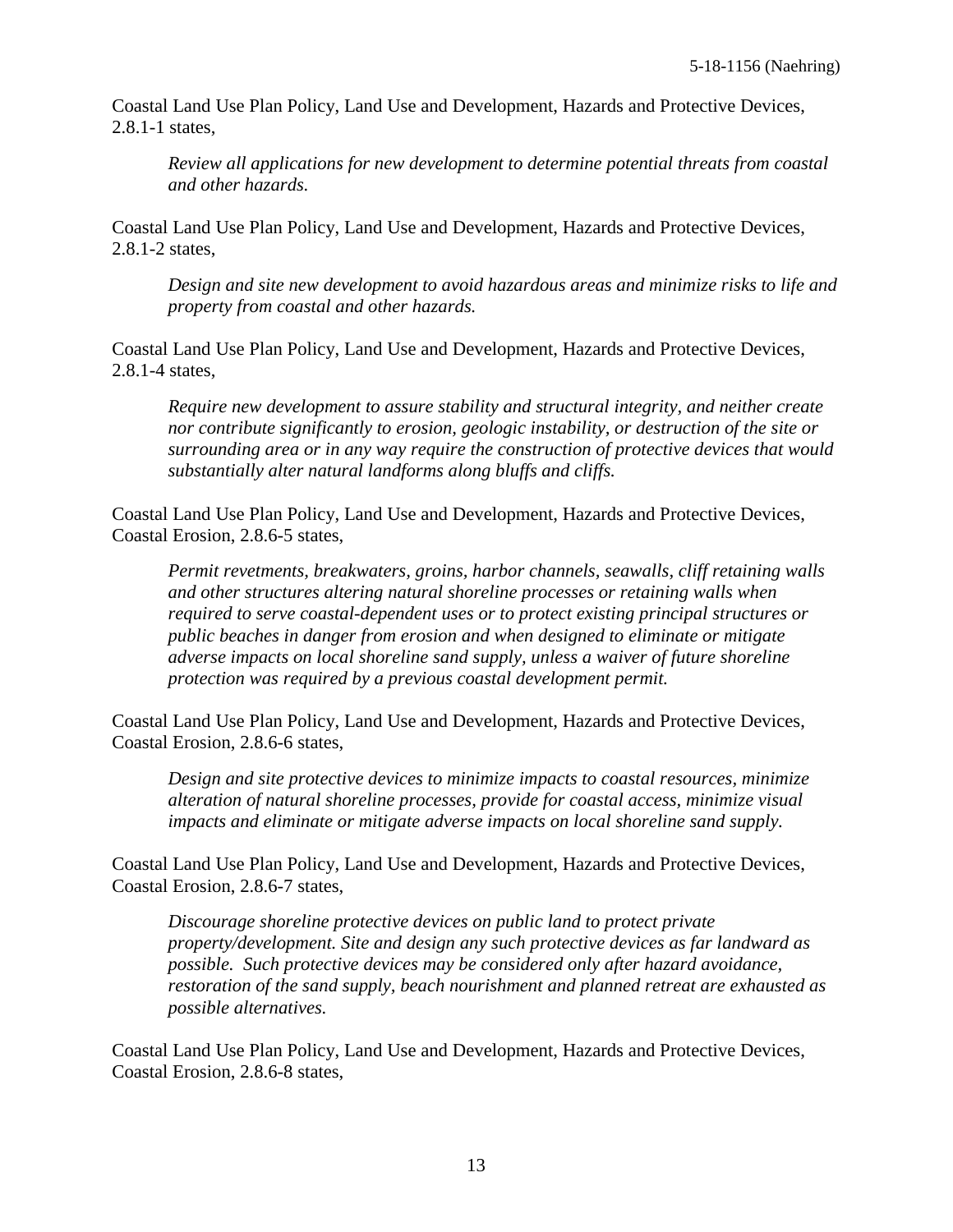*Limit the use of protective devices to the minimum required to protect existing development and prohibit their use to enlarge or expand areas for new development or for new development. "Existing development" for purposes of this policy shall consist only of a principal structure, e.g. residential dwelling, required garage, or second residential unit, and shall not include accessory or ancillary structures such as decks, patios, pools, tennis courts, cabanas, stairs, landscaping, etc.*

Coastal Land Use Plan Policy, Land Use and Development, Hazards and Protective Devices, Coastal Erosion, 2.8.6-9 states,

*Require property owners to record a waiver of future shoreline protection for new development during the economic life of the structure (75 years) as a condition of approval of a coastal development permit for new development on a beach, shoreline or bluff that is subject to wave action, erosion, flooding, landslides or other hazard associated with development on a beach or bluff. Shoreline protection may be permitted to protect existing structures that were legally constructed prior to the certification of the LCP, unless a waiver of future shoreline protection was required by a previous coastal development permit.*

Implementation Plan, Property Development Standards, Purpose and Applicability, 21.30.010.E(4)(d)(iv) states,

*iv. Adaptation options and mitigation measures have been incorporated to address potential risk without having to rely on existing protective structures or the need to install additional protective structures in the future;\**

Implementation Plan, Property Development Standards, General Site Planning and Development Standards, 21.30.015.E(2)(d) states,

*Coastal Hazards Report. On sites with an existing bulkhead, a determination as to whether the existing bulkhead can be removed and/or the existing or a replacement bulkhead is required to protect existing principal structures and adjacent development or public facilities on the site or in the surrounding area.*

Implementation Plan, Property Development Standards, General Site Planning and Development Standards, 21.30.015.E(3) states,

*Bulkhead Condition Report. Where a coastal hazards report shows that an existing bulkhead on the site cannot be removed and/or an existing or replacement bulkhead is required to protect existing principal structures or public facilities, the applicant shall submit a bulkhead condition report that includes the following:*

- *a. A statement of the preparer's qualifications;*
- *b. An analysis of the condition of any existing bulkhead including whether the top elevation meets current City standards, the condition of the sheetpiles or panels, the condition of existing tiebacks and/or deadmen or similar, and any other relevant conditions;*
- *c. Recommendations regarding the need for repair, augmentation or replacement of the bulkhead or any parts thereof;*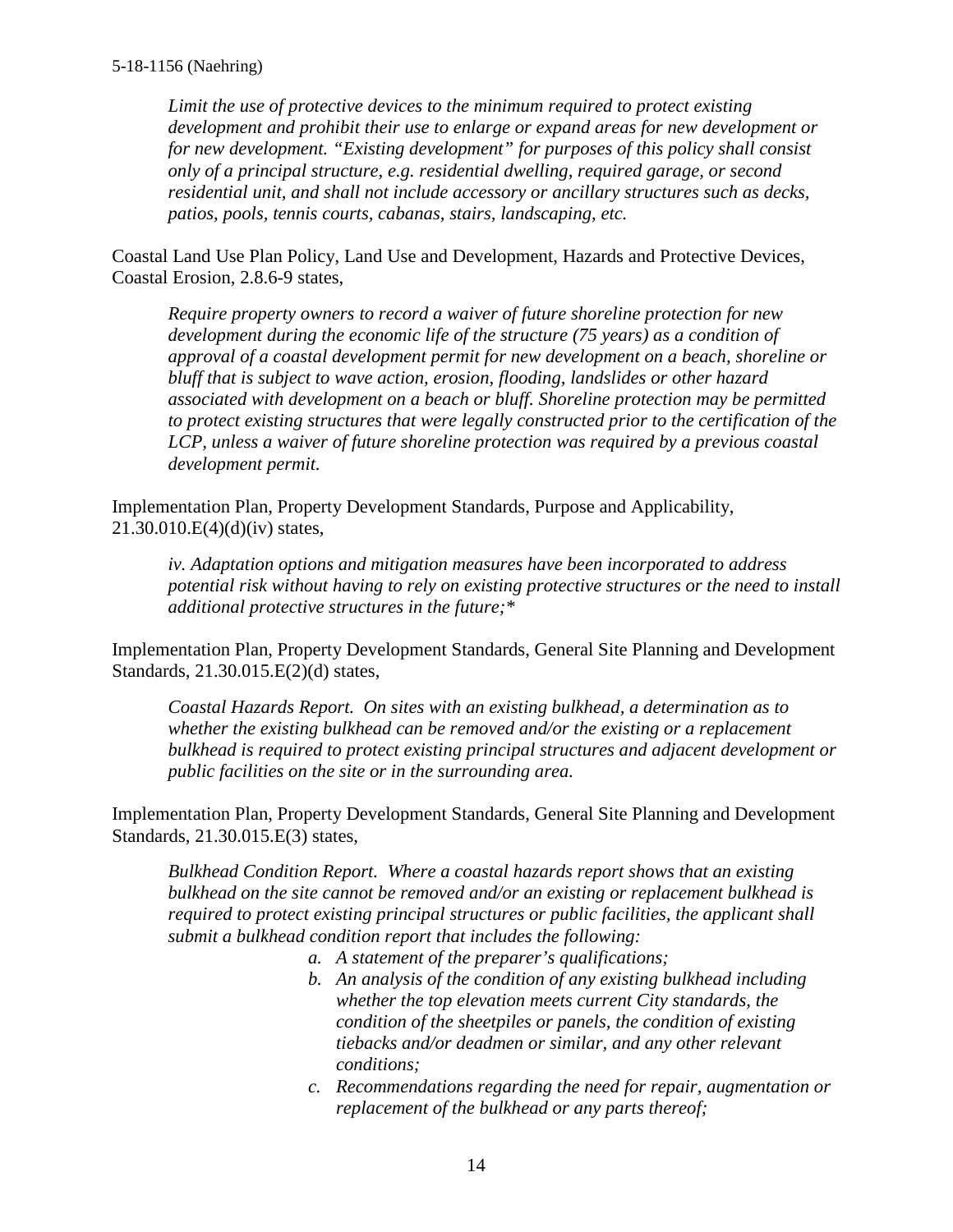- *d. If augmentation or replacement is necessary, recommendations that will avoid seaward encroachment of the bulkhead;*
- *e. If replacement is necessary and the existing bulkhead is not in alignment with adjacent bulkheads, recommended alternatives that will relocate the bulkhead in as much in alignment with adjacent bulkheads, and as far landward, as possible.*

Implementation Plan, Property Development Standards, Natural Landform and Shoreline Protection, 21.30.030.C(3) states,

*3. Protective Structures. The following shall apply to the construction of protective structures:*

*(a) The construction of protective structures shall be prohibited, except to protect coastal-dependent uses, or public beaches in danger from erosion and when designed to eliminate or mitigate adverse impacts on local shoreline sand supply, and existing structures that are:* 

*(i) Not subject to recorded waivers of future protection*

*(ii) Threatened by natural hazards, provided that the protective structures are limited to the minimum required to protect the existing structure and located on private land, not State tidelands.*

*(b) Enlargement and Expansion of Land Areas. The construction of protective structures shall be prohibited for the purpose of enlarging or expanding areas for new development or for new development. However, this shall not preclude the expansion or encroachment into coastal waters to the minimum extent necessary to repair, maintain, or replace an existing protective device that is in general alignment with any adjacent protective device(s). Under no circumstances shall the backfill be used to create new usable land areas.*

*…*

*(d) Protective Devices Shall be Designed and Sited to:*

- *i. Be as far landward as possible and within private property, where feasible;*
- *ii. Eliminate or mitigate adverse impacts to coastal resources;*
- *iii. Minimize alteration of natural shoreline processes*
- *iv. Provide for public access to State Tidelands and recreational areas and facilities*
- *v. Minimize visual impacts and maximize the enjoyment of the natural shoreline environment;*
- *vi. Eliminate or mitigate adverse impacts on local shoreline sand supply*
- *vii. To have the smallest footprint possible; and*
- *viii. Cause no reduction in public access, use or enjoyment of the natural shoreline environment and preserve or provide access to public recreational lands and facilities.*

Implementation Plan, Property Development Standards, Natural Landform and Shoreline Protection, 21.30.030.C(3)(i) states,

*Bulkhead for nonresidential and residential waterfront development (as identified in Sections 21.30.015(C) and (D)). In cases where the coastal hazards report required in Section 21.30.015(E)(2) establishes that an existing bulkhead on the site cannot be removed and/or an existing or replacement bulkhead is required to protect existing*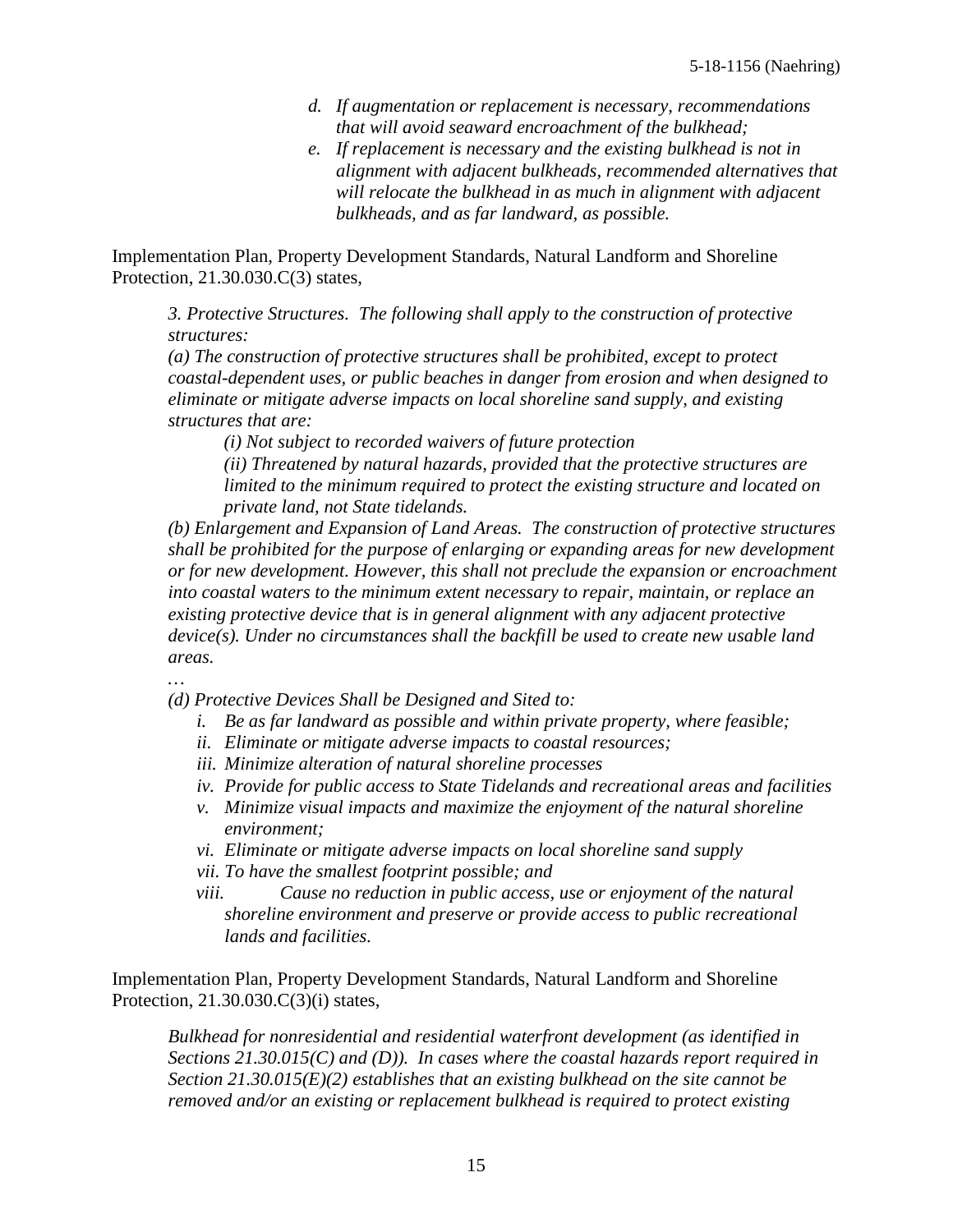*principal structures and adjacent development or public facilities on the site or in the surrounding areas, the following shall apply to new development:*

*(4) As a condition of approval an agreement shall be required between the landowner, including its successors and assigns, and the City in favor of the City, in a form approved by the City Attorney, and recorded by the applicant, waiving rights to future protection, including repair or maintenance, enhancement, reinforcement, or any other activity affecting the bulkhead, that results in any encroachment seaward of the authorized footprint of the bulkhead;*

Implementation Plan, Property Development Standards, Height Limits and Exceptions, 21.30.060.B(3)(i) states,

*i. Sea Level Rise. The minimum required top of slab elevation for interior living areas may be increased as necessary to minimize hazards associated with long-term sea level rise over the economic life of the structure identified in the coastal hazards report pursuant to Section 21.30.015(E)(2). To address the uncertainty inherent in sea level rise projections (see Appendix A), adjustments to the top of slab elevation may be based on a moderate sea level rise scenario within the projected range of possible sea level rise amounts identified by the current best available science, so long as the structure's design can, if necessary, accommodate future adaptation measures for the high sea level rise scenario that comply with the certified LCP and do not result in coastal resource impacts* 

Coastal Act Sections 30253 requires that new development minimize risks to life and property in areas of flood hazard, and shall not significantly contribute to erosion, destruction of the site, or the construction of protective devices that substantially alter natural landforms along bluffs and cliffs. Coastal Act Sections 30235 states that seawalls/bulkheads shall be permitted when required to protect coastal dependent uses or to protect existing structures. The City's certified LCP also includes a number of similar policies regarding new development and hazards and protective devices, such as Coastal Land Use Plan (CLUP) Policy 2.8.1-2 that states that new development will be designed and sited to avoid hazardous areas and minimize risks to life and property from coastal and other hazards; and CLUP Policy 2.8.6-5 that states that seawalls are permitted when required to serve coastal-dependent uses or to protect existing principal structures.

Besides demolition of an existing duplex and construction of two new condominiums, the proposed project also involves repair and reinforcement work on the existing seawall/bulkhead consisting overall of raising the seawall/bulkhead cap by 3 feet from an elevation of +6.71 NAVD88 to +10.05 NAVD88, installing 2 new tie back supports, each affixed to a new concrete deadman and installing 2 new additional tie back supports affixed to sections of the seawall/bulkhead. No bayward encroachment of the seawall/bulkhead is proposed with the repair work. As stated previously, the subject site is bisected by the coastal permit jurisdiction boundary and only a portion, be it a significant portion, of the work on the seawall/bulkhead is within the CCC permit jurisdiction, which consists of the following: portions of two new tiebacks, 2 new additional tie back supports affixed to sections of the seawall/bulkhead and another new tieback affixed to a new concrete deadman.

Due to its bayfront location, the subject site is exposed to the hazard of waves, erosion, storm conditions, sea level rise or other natural hazards. To analyze the suitability of the site for the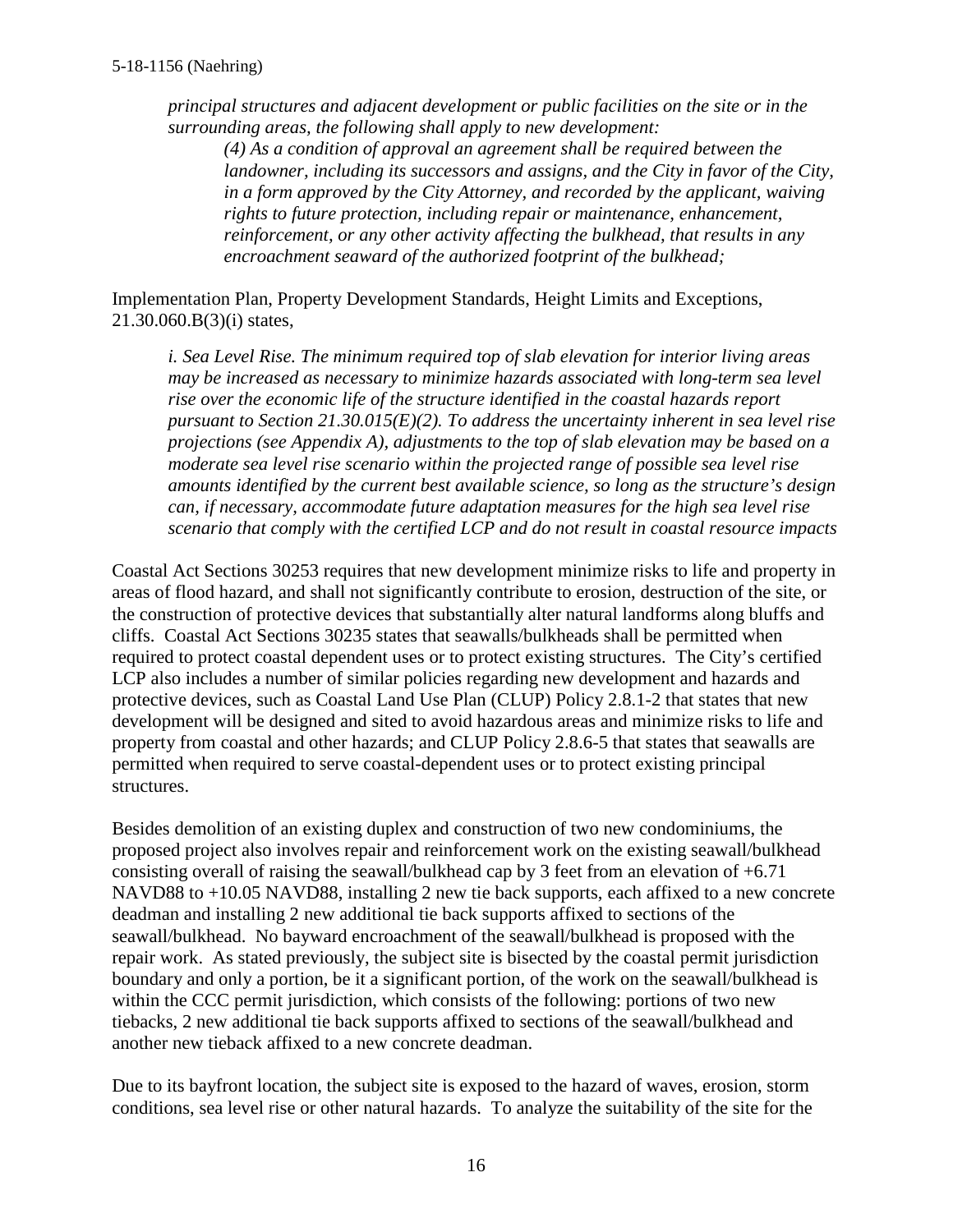proposed development relative to those hazards, the applicant provided a *Coastal Hazards Analysis Report – Response to Notice of Incomplete Filing (WSA #7195)* prepared by William Simpsons & Associates, Inc. dated October 15, 2018 and a *Bulkhead Conditions Report for Coastal Development Permit (WSA #7195)* prepared by William Simpsons & Associates, Inc. dated May 9, 2018. The findings of the seawall/bulkhead condition analysis indicate that the cast-in-place concrete seawall/bulkhead is generally in good condition; however, the concrete coping (cap) of the seawall/bulkhead exhibits some major cracks and is disintegrating on the bayside face of the seawall/bulkhead. The seawall/bulkhead was, according the report, deemed necessary to protect the existing principal structures on the lot and is also necessary to protect the existing adjacent residences and public infrastructure.

The bulkheads that surround the islands and channels of Newport Beach are maintained individually by property owners, but function as a uniform structure to protect more than just the individual properties. For example, if the average height of the bulkheads on a residential island is  $+10$  NAVD88 and the water level is  $+9$  NAVD88, any property with a bulkhead height of less than +10 NAVD88 would be at risk of flooding, but also would expose the neighboring properties and the infrastructure of the island to flooding as well.

The neighborhood in this area is a mix of redeveloped and pre-coastal homes. Along this street, the row of homes is located between the channel and the public street. The public infrastructure that would be threatened by flooding includes the public streets inland of the homes, as well as the municipal water and sewer lines, storm drain systems, and utility connections that typically occur in the public right-of-way. While Section 30235 prohibits the new proposed condominiums from relying on the existing and improved bulkhead, the existing public infrastructure in the area and the adjacent pre-coastal homes would be protected by the improved bulkhead. Section 21.30.15.E(2)d of the IP states: *On sites with an existing bulkhead, a determination as to whether the existing bulkhead can be removed and/or the existing or a replacement bulkhead is required to protect existing principal structures and adjacent development or public facilities on the site or in the surrounding area.* In this case, the improvements to the bulkhead are allowed to protect the existing adjacent development and the public facilities, consistent with the LCP and with Section 30235 of the Coastal Act.

Policy 2.8.6-7 of the LUP states: *Discourage shoreline protective devices on public land to protect private property/development.* The bulkhead in this location is located on private property, and the improvements to the bulkhead would allow it to remain in place for an extended period of time to protect the existing adjacent public infrastructure from flooding, until such a time that adaptation plans as required by the LCP via IP Policies  $21.30.010.E(4)(d)(iv)$ and 21.30.060.B(3)(i) for the adjacent existing development are underway, per the LCP policies.

Thus, repair work is necessary to repair and maintain the seawall/bulkhead and once completed no additional repair or replacement of the seawall/bulkhead is anticipated in the next 75 years (2094) with the exception of a bulkhead extension (a height increase) in the future to address rising sea levels to protect existing development in the surrounding area. The analysis concludes that if found not adequate to address sea level rise over the next 75 years, the seawall/bulkhead height could be increased in height without any further bayward encroachment.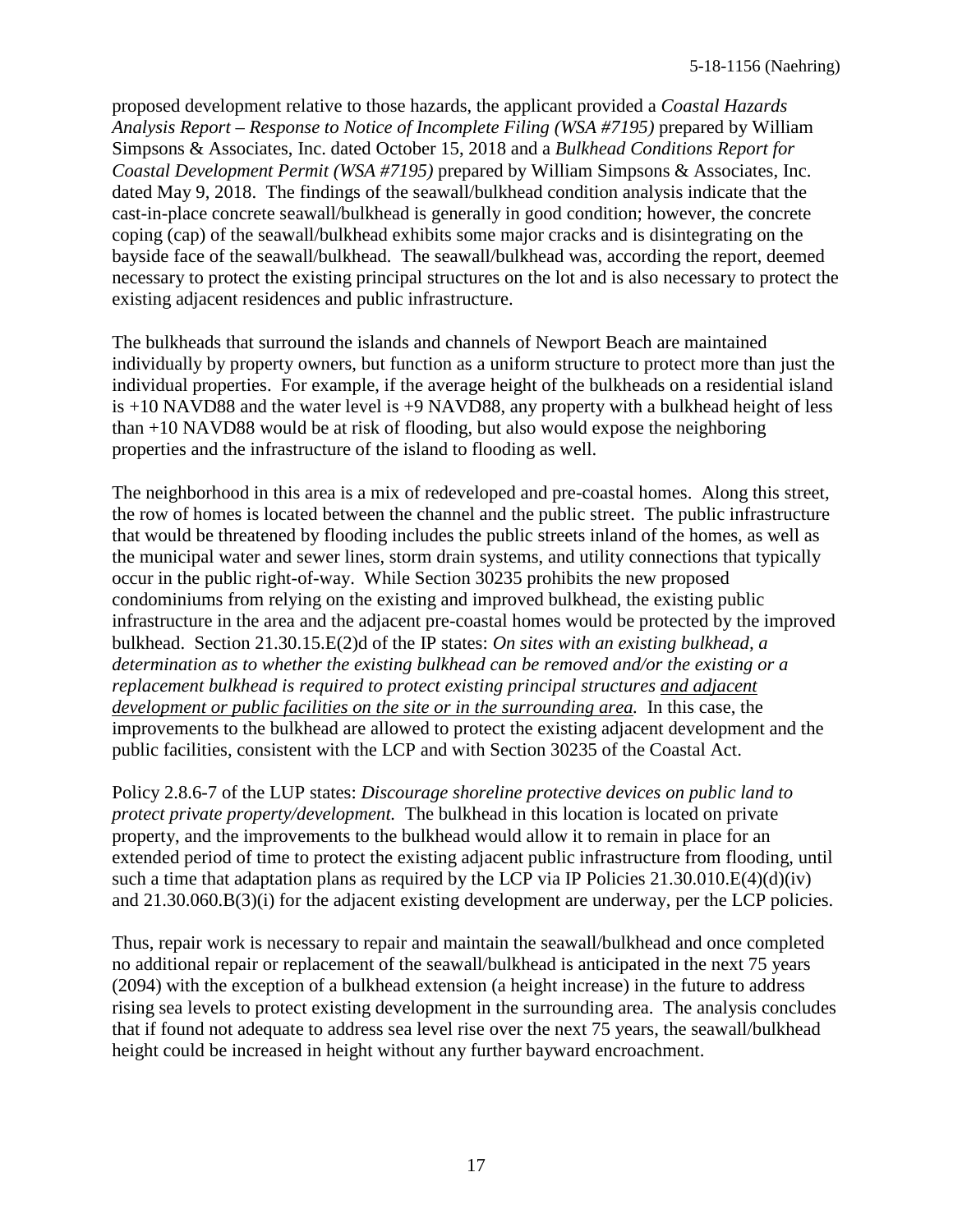The Coastal Hazards Analysis identifies the highest high tide in the project area as +7.20 feet NAVD88. The proposed finished floor elevation of the proposed residence is +9.00 NAVD88, which complies with the City's minimum elevation standard. While the applicant did provide a Coastal Hazards Analysis, it did not include an analysis of a medium-high risk aversion scenario in addition to a low risk aversion scenario. Thus, Commission staff also analyzed the subject site under a medium-high risk scenario over the project's design life of 75 years (2094).

In November 2018, the Commission adopted a science update to their CCC Sea Level Rise Policy Guidance in response to evolving science on sea level rise and specifically to new statewide guidance from the Ocean Protection Council (OPC) based on two reports: *Rising Seas in California: An Update on Sea-Level Rise* released in April 2017 and an update to the OPC's State Sea-Level Rise Guidance released in April 2018. According to the guidance document, sea level rise analysis of residential development should include low-risk and medium-high risk aversion scenarios. Using the OPC guidance document, the applicant's Coastal Hazards Analysis states that based on direct interpolation of the data for High Emissions in 2090 & 2100 and low risk aversion over the project's design life of 75 years (2094), 2.85 feet of seal level rise is anticipated. For a medium-high risk aversion scenario, Commission staff used the OPC guidance document that sea levels may rise between 5.3 feet in 2090 (High Emissions) to 6.7 feet in 2100 (High Emissions) resulting in an average sea level rise of 6.00 feet by the end of the project's estimated 75-year design life in 2094.

Based on the applicant's Coastal Hazard Analysis of the low-risk scenario, if there were to be a 2.85-foot rise, a likely high tide still water level of +10.05 feet NAVD88 (+7.2 feet NAVD88 + 2.95 feet  $= +10.05$  feet NAVD88) is anticipated. This  $+10.05$  feet NAVD88 would be 1.05 feet above the proposed finished floor elevation of +9.00 NAVD8, but would be located at the same height of the proposed seawall/bulkhead cap elevation of +10.05 NAVD88. However, based on Commission's staff analysis of the medium-high risk scenario following the Commission's Sea Level Rise Guidance, if there were to be a 6.00-foot rise (the average range for a medium risk aversion scenario for the site), a likely high tide still water level of +13.2 feet NAVD88 (+7.2 feet NAVD88 +  $6.00$  feet =  $+13.2$  feet NAVD88) is anticipated. This  $+13.2$  feet NAVD88 would be 4.2 feet above the proposed finished floor elevation of +9.00 NAVD88 and 3.15 feet above the proposed seawall cap of +10.05 NAVD88.

To address the 2.85 feet of sea level rise anticipated under the low risk aversion scenario, the applicant has proposed to install a 12 inch tall waterproof concrete curb around the perimeter of the residence that would protect against flooding up to an elevation of +10.05 feet NAVD88, the same height of the proposed seawall/bulkhead cap, so in effect, the new proposed development would not rely on the improved bulkhead and would be protected from flooding under the low risk SLR scenario. The proposed flood-proofed perimeter wall would adequately address anticipated sea level rise of 2.85 feet under the low risk aversion scenario. However in addition to the waterproof concrete curb, the applicant has also proposed to implement "soft protection" measures like flood shields (such as sand bags or other methods) that can be deployed across door openings to prevent flooding of the structure, should a flooding event occur. While the project has been designed to adequately address the low risk aversion scenario, the proposed development has not been designed to address the flooding from the medium risk aversion scenario resulting in 6.0 feet of sea level rise by the end of the project's 75-year design life in 2094. Six (6.0) feet of overtopping would significantly flood the first floor unit of the proposed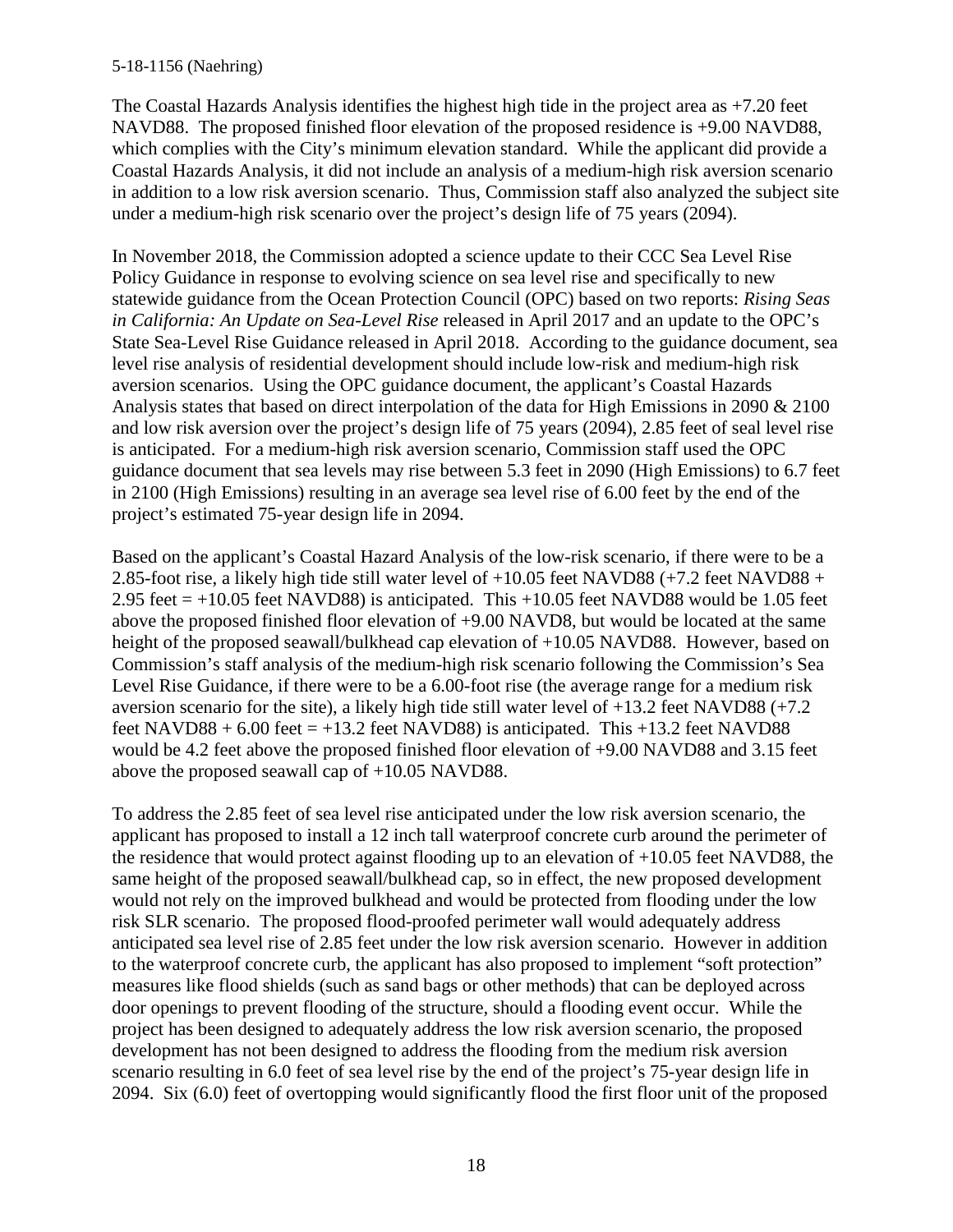condominium and would make it inaccessible or livable. The 6.0 feet of overtopping under the medium-high risk aversion scenario in 2094 at the end of the building's design life is significant and has adverse impacts, but also significant is that by the year 2080 (61 years from now) the proposed seawall/bulkhead cap would be earlier overtopped by 4.3 feet of flooding under the medium-high risk aversion scenario. Thus, the project should be designed to take into account not only the anticipated flooding impacts form the low-risk aversion scenario, but also the medium-high risk aversion scenario as well. In order to find consistency with 30253(a) to minimize risk to life and property in areas of high flood hazards, the development must be designed to withstand flooding to the maximum extent feasible. As such, the Commission imposes **Special Condition No. 1**, which requires additional adaptation plans to address the flood protection methods for the first floor condominium, such as increasing the height of the waterproofing, etc.

To ensure the applicant accepts the responsibility for all hazards associated with the coastal development, the Commission imposes **Special Condition No. 2**, which requires the applicant to agree to assume the risk that the development is susceptible to hazards.

Since coastal processes are dynamic and structural development may alter the natural environment, future development adjacent to the site could adversely affect future shoreline conditions if not properly evaluated and potentially may result in a development which is not consistent with the Chapter 3 policies of the Coastal Act. In order to ensure that development on the site does not occur which could potentially result in adverse impacts to coastal processes, the Commission imposes **Special Condition No. 4**, which informs the applicant that future development at the site requires an amendment to Coastal Development Permit No. 5-18-1156 or a new coastal development permit.

The construction of seawalls/bulkheads and other shoreline protective devices is generally disfavored under the Coastal Act, as these structures interfere with natural shoreline processes, erode beaches, and have numerous, related adverse impacts on public access and visual resources. Thus, Coastal Act section 30253(b) requires that new development "*neither create nor contribute significantly to erosion . . . or destruction of the site or surrounding area or in any way require the construction of protective devices that would substantially alter natural landforms along bluffs and cliffs*." The existing bulkhead was constructed prior to the passage of the Coastal Act and the improvements proposed to the bulkhead will not contribute to erosion (because there is no public beach here and no direct wave action) or destruction of the site (because the bulkhead already exists and the improvements will not cause destruction) and the site is not located along a bluff or cliff. The project is consistent with Section 30253(b) as proposed. The project, only as conditioned, can be found consistent with Section 30253(a), as discussed above.

Section 30235 of the Coastal Act provides that shoreline protective devices *shall* be permitted when required to protect *existing* structures, and when designed to eliminate or mitigate adverse impacts on local shoreline sand supply. The City's recently adopted LCP also includes policies that specifically address bulkheads and shoreline protective devices, including LUP Policy 2.8.6- 8, which states that the protective devices shall be limited to the minimum required to protect existing development and prohibit their use to expand areas for new development.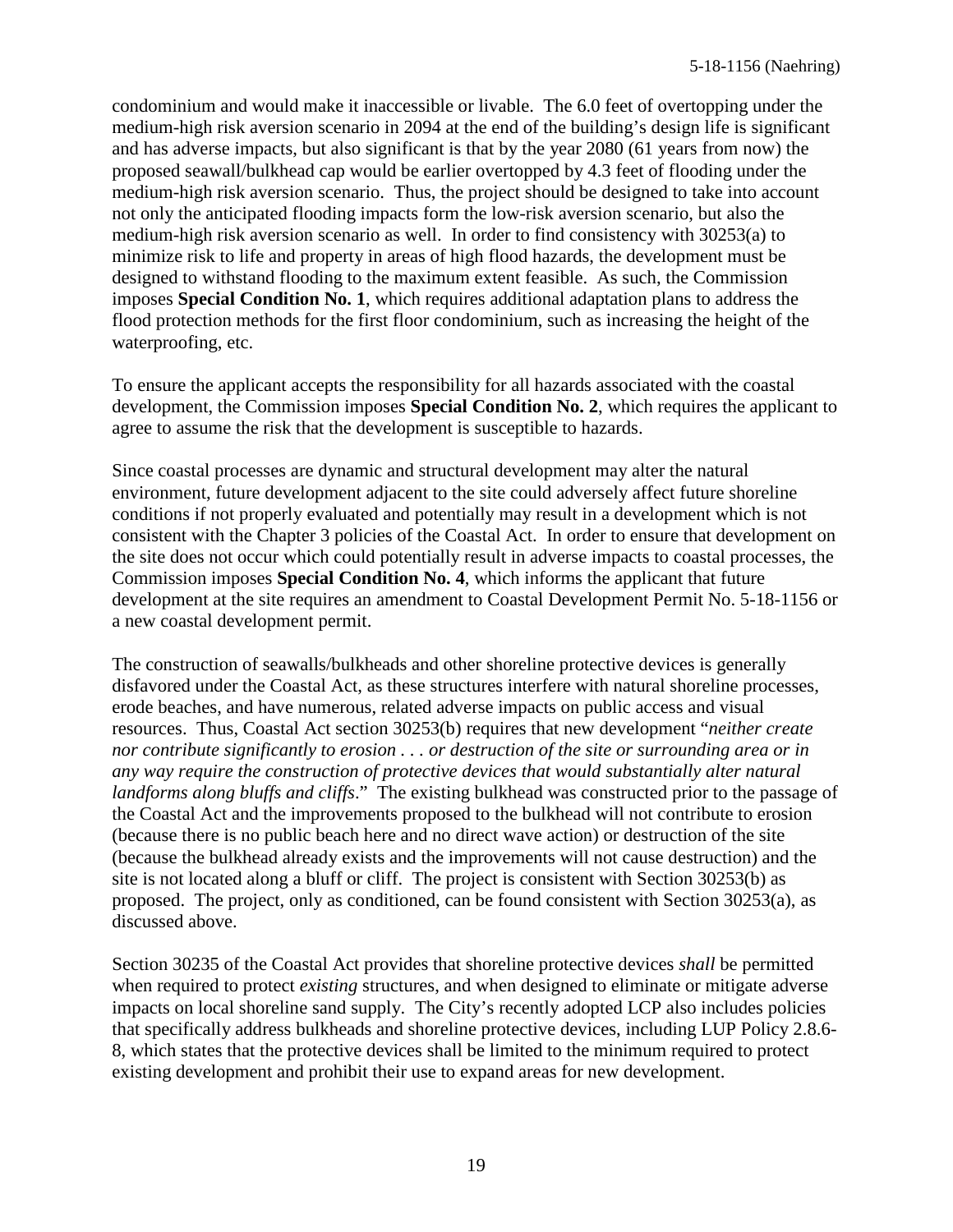Here, the Coastal Act is the standard of review for the Commission's review of the proposed development, although the City's LCP, certified by the Commission in 2017, provides guidance. The subject site includes a single lot with an existing duplex onsite that will be demolished and replaced with two condos surrounded by existing residential lots to the east and west of the subject site and a public road, Marcus Avenue, to the south of the site. The applicant's seawall/bulkhead condition analysis indicates that the adjacent residential structures and public infrastructure would be threatened were it not for the existing seawall/bulkhead which is generally in good condition except for the cap that needs repairs. Accordingly, the proposed seawall/bulkhead repairs are necessary to protect existing adjacent residential structures and public infrastructure in danger from flooding and may be authorized as long as they are designed to eliminate or mitigate adverse impacts on shoreline sand supply. The project will not result in any new impacts to shoreline sand supply because as proposed, the repaired and reinforced seawall/bulkhead will be in the same location/configuration and will not extend bayward of the existing bulkheads. **Special Condition No. 3** requires no future bayward extension of the existing shoreline protective device.

#### **CONCLUSION**

Thus, as conditioned, the Commission finds that the proposed project is consistent with the Sections 30235 and 30253 of the Coastal Act and the City's certified LCP and with regard to hazards.

### <span id="page-19-0"></span>**C. PUBLIC ACCESS AND RECREATION**

Article X, Section 4 of the California Constitution provides:

*No individual, partnership, or corporation claiming or possessing the frontage or tidal lands of a harbor, bay inlet, estuary, or other navigable water in this state shall be permitted to exclude the right of way to such water whenever it is required for any public purpose… and the Legislature shall enact such law as will give the most liberal construction to this provision so that access to the navigable waters of this state shall always be attainable for the people thereof.*

Section 30210 of the Coastal Act, Access; recreational opportunities; states:

*In carrying out the requirement of Section 4 of Article X of the California Constitution, maximum access, which shall be conspicuously posted, and recreational opportunities shall be provided for all the people consistent with public safety needs and the need to protect public rights, rights of private property owners, and natural resource areas from overuse.*

Section 30211 of the Coastal Act, Development not to interfere with access, states:

*Development shall not interfere with the public's right of access to the sea where acquired through use or legislative authorization, including, but not limited to, the use of dry sand and rocky coastal beaches to the first line of terrestrial vegetation.*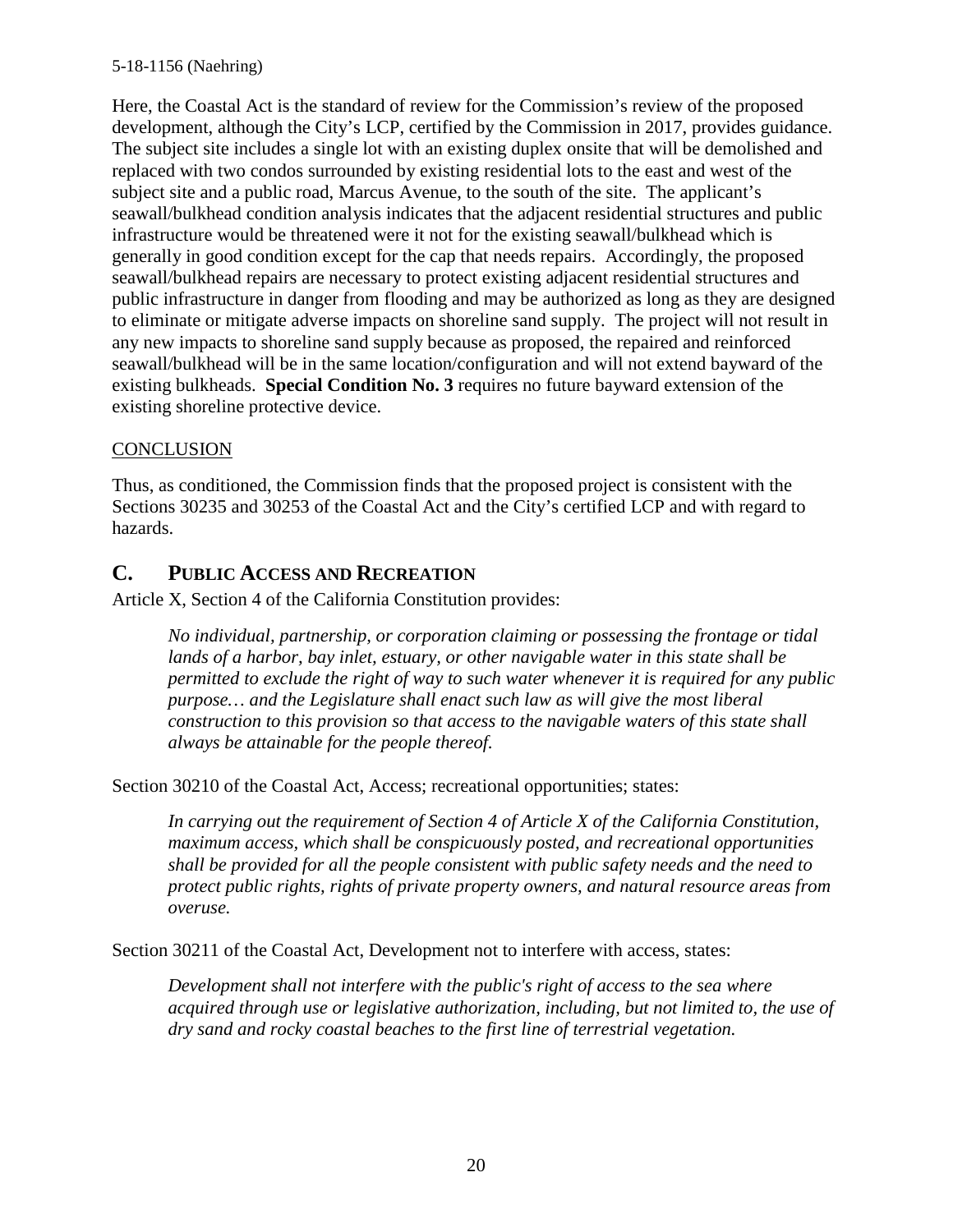Section 30212 of the Coastal Act, New development projects (in part), states:

*(a) Public access from the nearest public roadway to the shoreline and along the coast shall be provided in new development projects except where: (1) it is inconsistent with public safety, military security needs, or the protection of fragile coastal resources, (2) adequate access exists nearby, or, (3) agriculture would be adversely affected. Dedicated accessway shall not be required to be opened to public use until a public agency or private association agrees to accept responsibility for maintenance and liability of the accessway.*

Section 30220 of the Coastal Act, Protection of certain water-oriented activities, states:

*Coastal areas suited for water-oriented recreational activities that cannot readily be provided at inland water areas shall be protected for such uses.*

Section 30221 of the Coastal Act, Oceanfront land; protection for recreational use and development, states:

*Oceanfront land suitable for recreational use shall be protected for recreational use and development unless present and foreseeable future demand for public or commercial recreational activities that could be accommodated on the property is already adequately provided for in the area.*

Section 30250 of the Coastal Act, Location, existing developed areas, states:

*(a)New residential…development…shall be located…where it will not have significant adverse effects, either individually or cumulatively, on coastal resources….*

Coastal Land Use Plan Policy, Public Access and Recreation, Shoreline and Bluff Top Access, 3.1.1-1 states,

*Protect, and where feasible, expand and enhance public access to and along the shoreline and to beaches, coastal waters, tidelands, coastal parks, and trails.*

Coastal Land Use Plan Policy, Public Access and Recreation, Shoreline and Bluff Top Access, 3.1.1-9 states,

*Protect, expand, and enhance a system of public coastal access that achieves the following:*

*Maximizes public access to and along the shoreline;*

Coastal Land Use Plan Policy, Public Access and Recreation, Shoreline and Bluff Top Access, 3.1.1-11 states,

*Require new development to minimize impacts to public access to and along the shoreline.*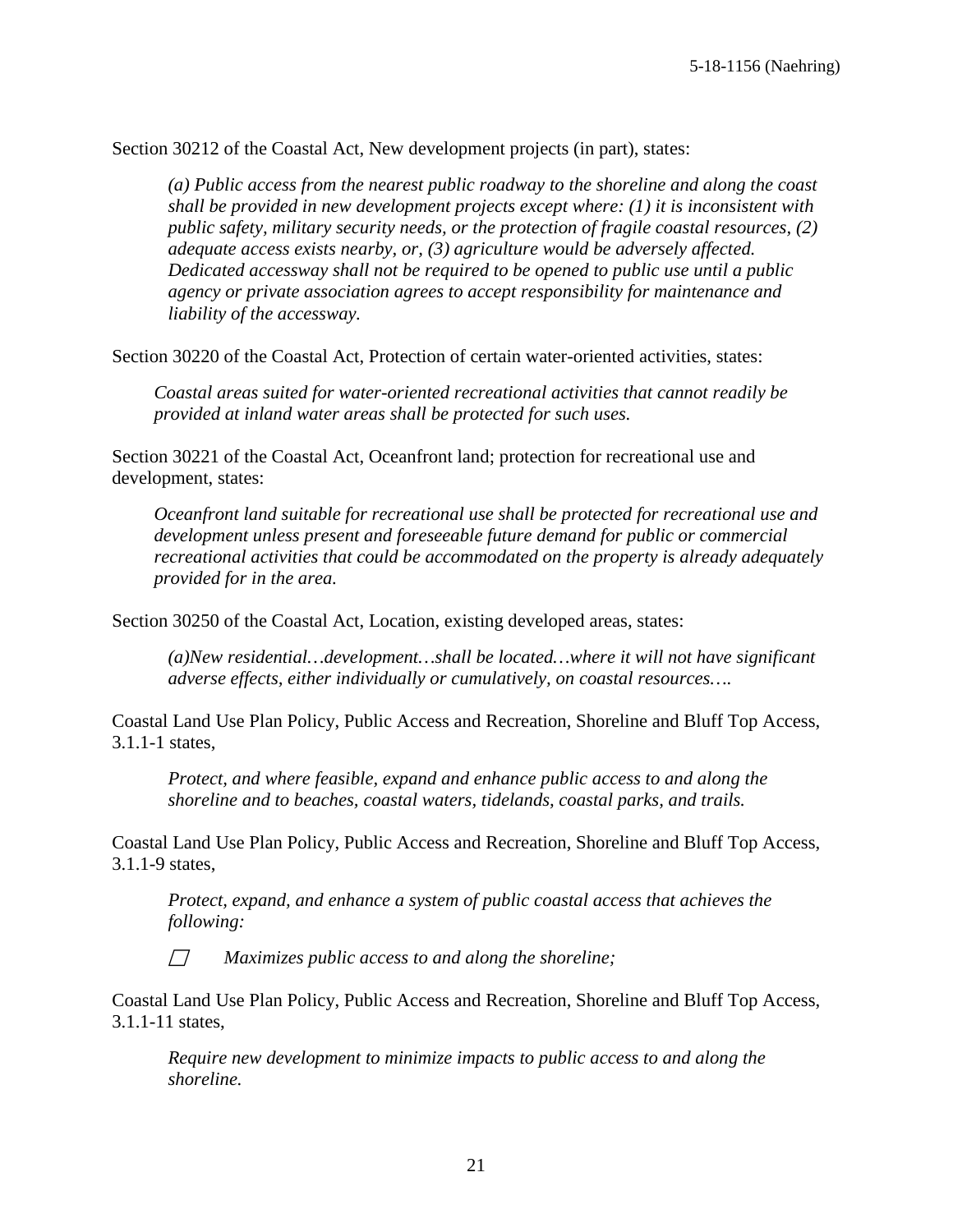Coastal Act Section 30210 and Coastal Act Section 30211 mandate that maximum public access and recreational opportunities be provided consistent with private property rights, and that development not interfere with the public's right to access the coast. Section 30212(a) of the Coastal Act provides that adequate public access to the sea be provided in new development projects. Additionally, Sections 30220 and 30221 of the Coastal Act protect coastal areas suited for water-oriented recreational activities and oceanfront land for recreational uses. Section 30250 of the Coastal Act requires new development to not have significant adverse effects, individually or cumulatively, on coastal resources. The City's certified LCP also includes a number of similar policies regarding public access and recreation, such as CLUP Policy 3.1.1-1 that states that public access shall be protected and where feasible expanded and enhanced to and along the shoreline and to beaches, coastal waters, tidelands, costal parks and trails; and CLUP Policy 3.1.1-11 that require new development to minimize impacts to public access to and along the shoreline.

North of the subject site is Newport Bay, more specifically the Rivo Alto (**[Exhibit No. 1](https://documents.coastal.ca.gov/reports/2019/7/W27f/W27f-7-2019-exhibits.pdf)**). This is water area identified by the City as "*Waterways Dedicated or Reserved for the same*" on the City's Tidelands Survey of Newport Harbor dated January 11, 2017 and it is not part of the mapped State Tidelands held in trust by the City. Also, an approximately 42-foot wide by 34 foot deep portion of the applicant's private property is also identified as "*Waterways Dedicated or Reserved for the same.*" This portion of the property currently contains rear yard improvements on dry land that is retained by a bulkhead. The water adjacent to the bulkhead is a boating channel, known as the Rivo Alto Channel. The Rivo Alto was created from uplands that were dredged and now consist of submerged lands. This area is not part of the mapped State Tidelands held in trust by the City and is not subject to the historic public trust lands.

Pursuant to Public Resources Code section 7552.5, the submerged land is subject to a navigational easement that, in general, precludes the owner from preventing the public from using the waters for navigational purposes even if the submerged lands are not public trust lands. No work is proposed to the seawall/bulkhead or on the submerged lands that would encroach bayward and into the Rivo Alto resulting in interference with navigation through the channel. Thus, the proposed project would not be inconsistent with the navigational easement.

The Commission has consistently found that two parking spaces are adequate to satisfy the parking demand generated by one individual residential unit. The proposed development provides one garage parking space and one covered parking space for each unit, for a total of four parking spaces. Therefore, as currently designed, the development provides adequate parking.

There is no direct public pedestrian access to the water through the private residential lots. Public pedestrian access to these submerged lands is available approximately 80 feet east of the subject site at the  $34<sup>th</sup>$  Street, street end and available approximately 90 feet west the subject site at the 35th Street, street end. Public access to the bay also exists approximately 700 feet to the west across the Rialto Channel on Newport Island at various street ends. Therefore, the proposed project does not result in adverse impacts to public access. However, Coastal Commission approval of this project cannot waive any public rights that may exist on the property. Thus, **Special Condition No. 5** is imposed stating that the approval of a coastal development permit for the project does not waive any public rights or interest that exist or may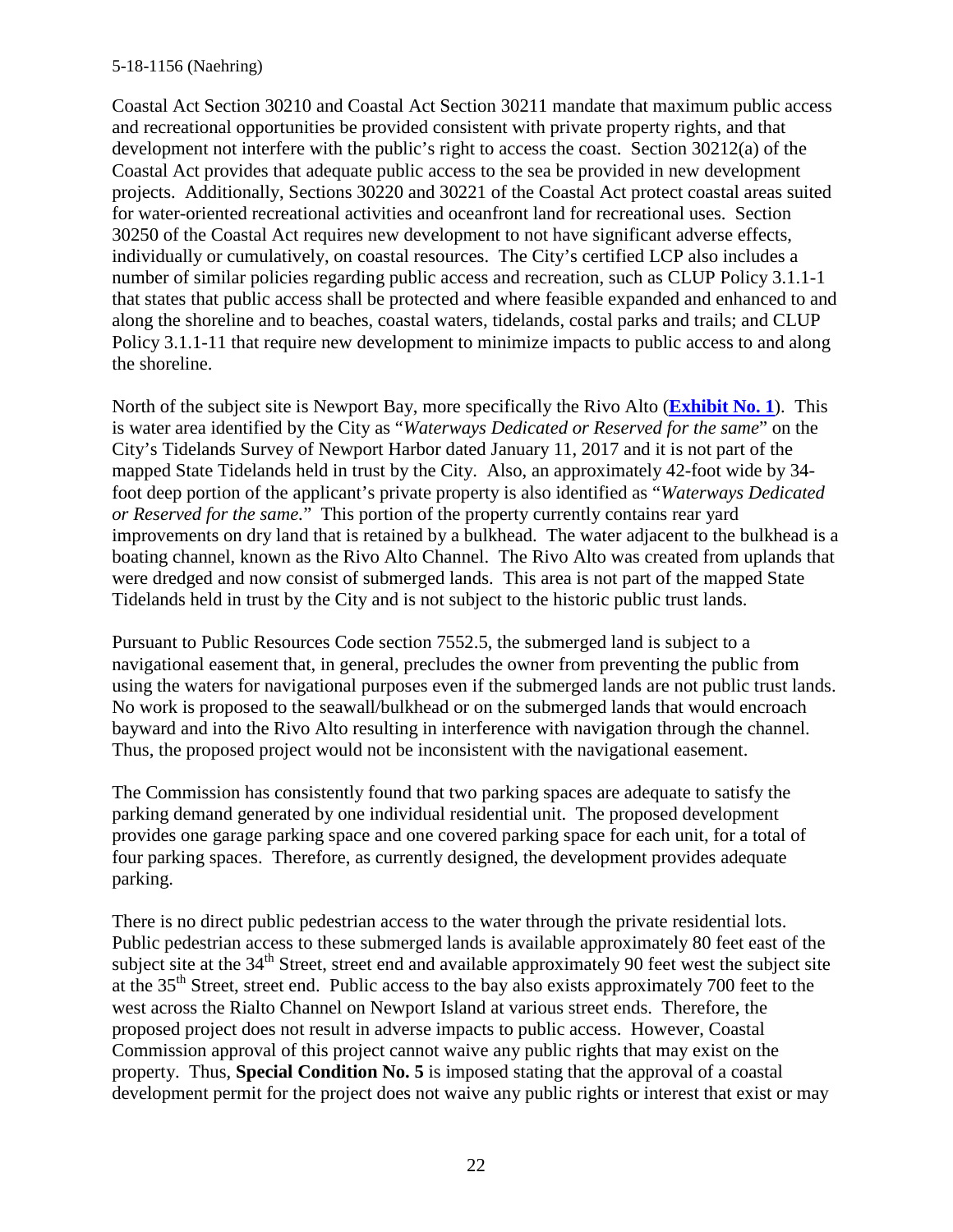exist on the property, and that if any portion of the development approved by this project is subsequently determined to be located on or over public trust lands, then development approved by this coastal development not compatible with the public trust must be removed.

#### **CONCLUSION**

Thus, as conditioned, the Commission finds that the proposed project is consistent with Sections 30210, 30211, 30212, 30220, 30221 and 30250 of the Coastal Act and the City's certified LCP with regard to public access and recreation

### <span id="page-22-0"></span>**D. MARINE RESOURCES/WATER QUALITY**

Section 30230 of the Coastal Act, Marine Resources; maintenance, states:

*Marine resources shall be maintained, enhanced, and where feasible, restored. Special protection shall be given to areas and species of special biological or economic significance. Uses of the marine environment shall be carried out in a manner that will sustain the biological productivity of coastal waters and that will maintain healthy populations of all species of marine organisms adequate for long-term commercial, recreational, scientific, and educational purposes.*

Section 30231 of the Coastal Act, Biological productivity, water quality, states:

*The biological productivity and the quality of coastal waters, streams, wetlands, estuaries, and lakes appropriate to maintain optimum populations of marine organisms and for the protection of human health shall be maintained and, where feasible, restored through, among other means, minimizing adverse effects of waste water discharges and entrainment, controlling runoff, preventing depletion of ground water supplies and substantial interference with surface waterflow, encouraging waste water reclamation, maintaining natural vegetation buffer areas that protect riparian habitats, and minimizing alteration of natural streams.*

Section 30232 of the Coastal Act, Oil and hazardous substance spills, states:

*Protection against the spillage of crude oil, gas, petroleum products, or hazardous substances shall be provided in relation to any development or transportation of such materials. Effective containment and cleanup facilities and procedures shall be provided for accidental spills that do occur.*

Section 30233 of the Coastal Act states in part:

*(a) The diking, filling, or dredging of open coastal waters, wetlands, estuaries, and lakes shall be permitted in accordance with other applicable provisions of this division, where there is no feasible less environmentally damaging alternative, and where feasible mitigation measures have been provided to minimize adverse environmental effects, and shall be limited to the following:*

*(2) Maintaining existing, or restoring previously dredged, depths in existing navigational channels, turning basins, vessel berthing and mooring areas, and boat launch areas.*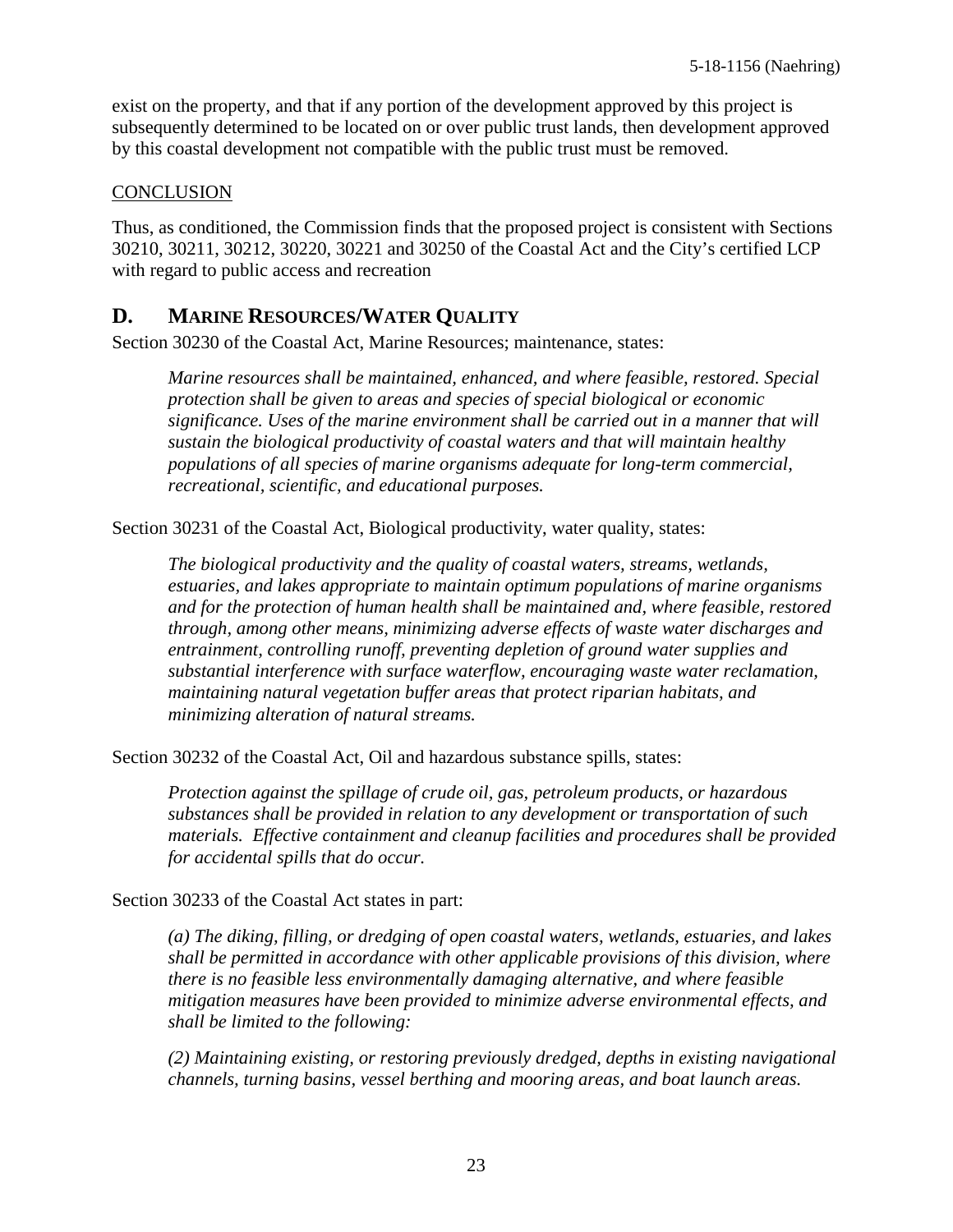*(3) In open coastal waters, other than wetlands, including streams, estuaries, and lakes, new or expanded boating facilities and the placement of structural pilings for public recreational piers that provide public access and recreational opportunities.*

*(6) Restoration purposes.*

Coastal Land Use Plan, Water Quality, NPDES, Policy 4.3.2-1 states,

*Promote pollution prevention and elimination methods that minimize the introduction of pollutants into coastal waters, as well as the generation and impacts of dry weather and polluted runoff.*

Coastal Land Use Plan, Water Quality, NPDES, Policy 4.3.2-6 states,

*Implement and improve upon best management practices (BMPs) for residences, businesses, new development and significant redevelopment, and City operations.*

Coastal Land Use Plan, Water Quality, NPDES, Policy 4.3.2-7 states,

*Incorporate BMPs into the project design in the following progression: Site Design BMPs. Source Control BMPs. Treatment Control BMPs. Include site design and source control BMPs in all developments. When the combination of site design and source control BMPs are not sufficient to protect water quality as required by the LCP or Coastal Act, structural treatment BMPs will be implemented along with site design and source control measures.*

Coastal Land Use Plan, Water Quality, NPDES, Policy 4.3.2-8 states,

*To the maximum extent practicable, runoff should be retained on private property to prevent the transport of bacteria, pesticides, fertilizers, pet waste, oil, engine coolant, gasoline, hydrocarbons, brake dust, tire residue, and other pollutants into recreational waters.*

Coastal Land Use Plan, Water Quality, NPDES, Policy 4.3.2-22 states,

*Require beachfront and waterfront development to incorporate BMPs designed to prevent or minimize polluted runoff to beach and coastal waters.*

Coastal Act Sections 30230 and 30231 require protection of marine resources and, where feasible, the restoration of marine resources, as well as the maintenance of the biological productivity of coastal waters. Coastal Act Section 30233 limits the allowable fill of open coastal waters, wetlands, estuaries to certain uses only. Coastal Act Section 30250 requires that new residential development be located where it will not have significant individual or cumulative adverse effects on coastal resources. The City's certified LCP also includes a number of similar policies that protect marine resources and water quality, such as CLUP Policy 4.3.2-1 that states that pollution prevention and elimination methods will be promoted to minimize the introduction of pollutants into coastal waters; and CLUP Policy 4.3.2-22 that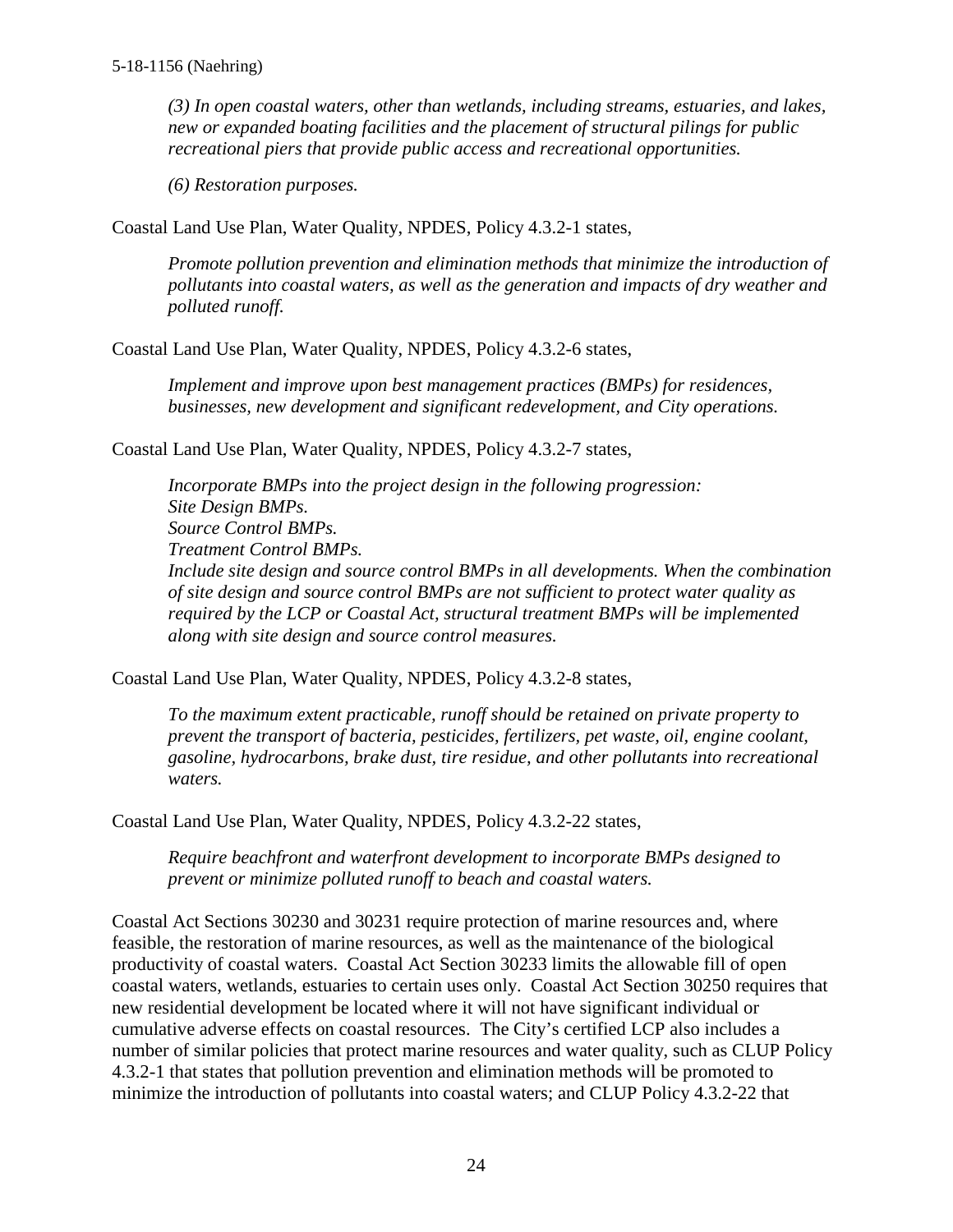requires waterfront development to incorporate BMPs designed to prevent or minimize polluted runoff to coastal waters.

### **1. Construction Impacts to Water Quality**

Storage or placement of construction materials, debris, or waste in a location subject to erosion and dispersion or which may be discharged into coastal water via rain or wind would result in adverse impacts upon the marine environment that would reduce the biological productivity of coastal waters. For instance, construction debris entering coastal waters may cover and displace soft bottom habitat. Sediment discharged into coastal waters may cause turbidity, which can shade and reduce the productivity of foraging avian and marine species' ability to see food in the water column. In order to avoid adverse construction-related impacts upon marine resources, the Commission imposes **Special Condition No. 6**, which outlines construction-related best management practices to provide for the safe storage of construction materials and the safe disposal of construction debris. This condition requires, among other things, the applicant to remove any and all debris resulting from construction activities within 24 hours of completion of the project. In addition, all construction materials, excluding lumber, shall be covered and enclosed on all sides, and as far away from a storm drain inlet and receiving waters as possible.

### **2. Post-Construction Impacts to Water Quality**

The proposed project is considered development and there is an opportunity to improve water quality. Much of the pollutants entering the ocean come from land-based development. The Commission finds that it is necessary to minimize to the extent feasible within its jurisdiction the cumulative adverse impacts on water quality resulting from incremental increases in impervious surface associated with additional development. In order to address with these post construction water quality impacts, the applicant has included drainage improvements on the landward side of the repaired and reinforced seawall/bulkhead that includes drainage and percolation features designed to retain dry weather and minor rain event run-off onsite. Thus, the project addresses post construction water quality impacts.

The applicant has stated that landscaping is proposed and plans have been submitted. The placement of any vegetation that is considered to be invasive which could supplant native vegetation should not be allowed. Invasive plants have the potential to overcome native plants and spread quickly. Invasive plants are generally those identified by the California Invasive Plant Council (http://www.cal-ipc.org/) and California Native Plant Society (www.CNPS.org) in their publications. Furthermore, any plants in the landscape plan should only be drought tolerant to minimize the use of water (and preferably native to coastal Orange County). The term drought tolerant is equivalent to the terms 'low water use' and 'ultra low water use' as defined and used by "A Guide to Estimating Irrigation Water Needs of Landscape Plantings in California" prepared by University of California Cooperative Extension and the California Department of Water Resources dated August 2000 available at

[http://www.water.ca.gov/wateruseefficiency/docs/wucols00.pdf\)](http://www.water.ca.gov/wateruseefficiency/docs/wucols00.pdf).

Commission staff has reviewed the submitted Landscaping Plan and determined that an invasive plant has been found: Cordyline Australis (*Red Sensation*). In addition, non-drought tolerant plants have been found as well: Chamaerops Humilis (*Mediterranean Fan Palm*), Equisetum Hymale (*Horsetail*), Thymus Pseudolanuginosus (*Woody Thymes*) and Festuca Glauca (*Elijah Blue*). Therefore in order to minimize the use of water and the spread of invasive vegetation, the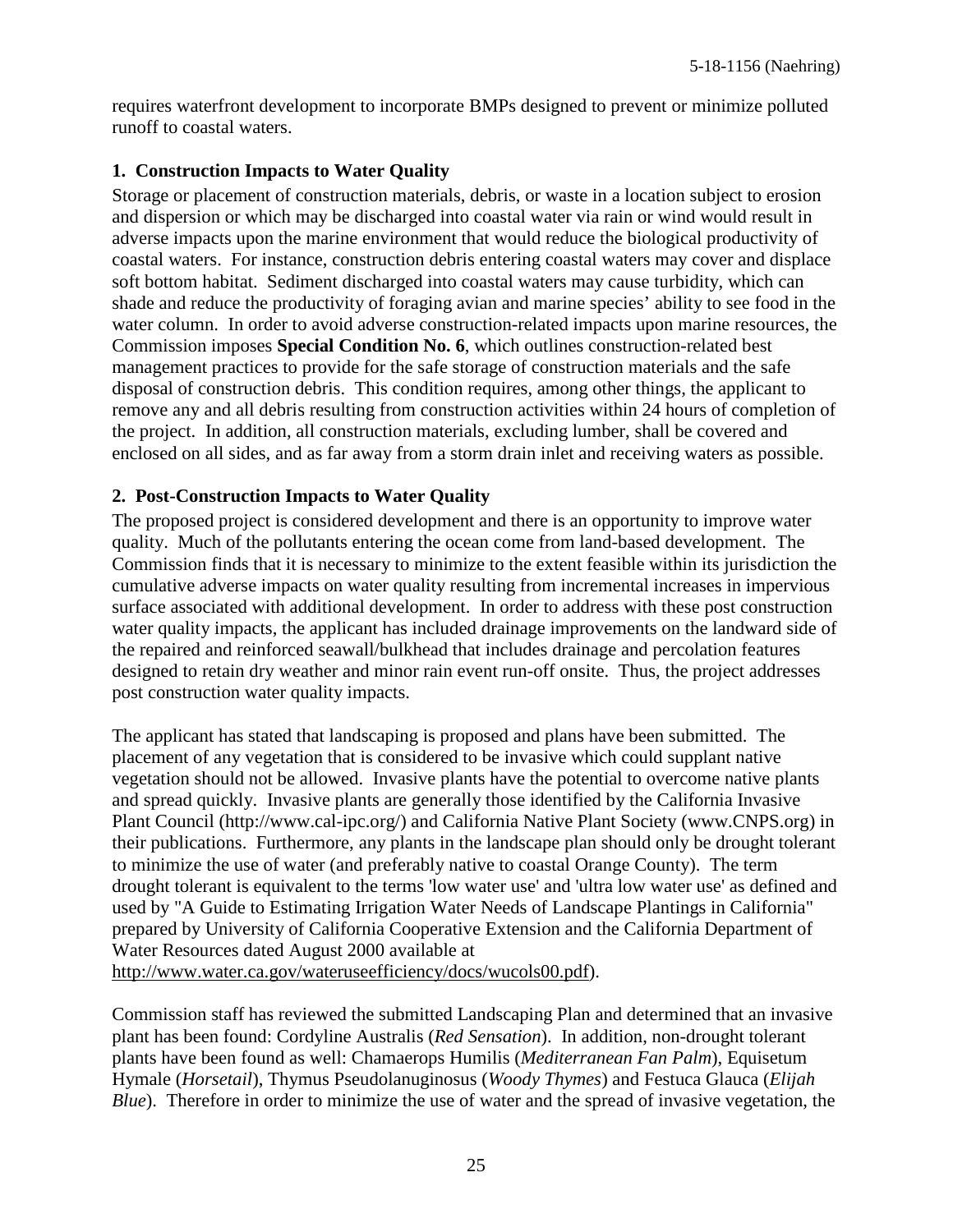Commission imposes **Special Condition No. 7**, which requires the applicant to submit revised landscaping plans, which consists of native plants or non-native drought tolerant plants, which are non-invasive and that use of reclaimed water for irrigation is encouraged, but if potable water is used that only drip or microspray irrigation systems may be used.

Due to the bayfront location of the proposed development and frequent bird activity in the area, there is a substantial risk of bird strikes. Clear glass walls are known to have adverse impacts upon a variety of bird species. Birds are known to strike glass walls causing their death or stunning them which exposes them to predation. Birds strike the glass because they either don't see the glass, or there is some type of reflection in the glass which attracts them (such as the reflection of bushes or trees that the bird might use for habitat.). The proposed project contains a bayfront  $1<sup>st</sup>$  floor glass patio railing that may have adverse impacts upon birds. Therefore in order to minimize adverse impacts to birds, the Commission imposes **Special Condition No. 8**, which requires the applicant to submit revised project plans that identify the location, design, height and materials of glass railings, fences, screen walls and gates and what materials will be used in conjunction with them to minimize bird-strikes.

### **CONCLUSION**

Thus, as conditioned, the Commission finds that the proposed project is consistent with the Sections 30230, 30231, 30232 and 30233 of the Coastal Act and the City's certified LCP with regard to protection of marine resources and water quality.

# <span id="page-25-0"></span>**E. DEED RESTRICTION**

To ensure that any prospective future owners of the property are made aware of the applicability of the conditions of this permit, **Special Condition No. 9** requires the property owner record a deed restriction against the property, referencing all of the above special conditions of this permit and imposing them as covenants, conditions and restrictions on the use and enjoyment of the Property. Thus, as conditioned, this permit ensures that any prospective future owner will receive notice of the restrictions and/or obligations imposed on the use and enjoyment of the land in connection with the authorized development, including the risks of the development and/or hazards to which the site is subject, and the Commission's immunity from liability.

# <span id="page-25-1"></span>**F. LOCAL COASTAL PROGRAM (LCP)**

The subject property is bisected by the coastal permit jurisdiction boundary resulting in a portion of the site within the City's permitting jurisdiction (dry land area) and another portion within the CCC Permit jurisdiction (dry land and submerged land area). The City of Newport Beach LCP was effectively certified on January 13, 2017. The standard of review for development within the City's permit jurisdiction is the City's certified LCP. The standard of review for development within the Commission's original permit jurisdiction is Chapter 3 of the Coastal Act, although the City's certified LCP is advisory in nature and may provide guidance.

# <span id="page-25-2"></span>**G. CALIFORNIA ENVIRONMENTAL QUALITY ACT (CEQA)**

The City of Newport Beach is the lead agency responsible for certifying that the proposed project is in conformance with the California Environmentally Quality Act (CEQA). The City determined that in accordance with CEQA, the project is Categorically Exempt development from Provisions of CEQA for new construction and minor land divisions. Section 13096(a) of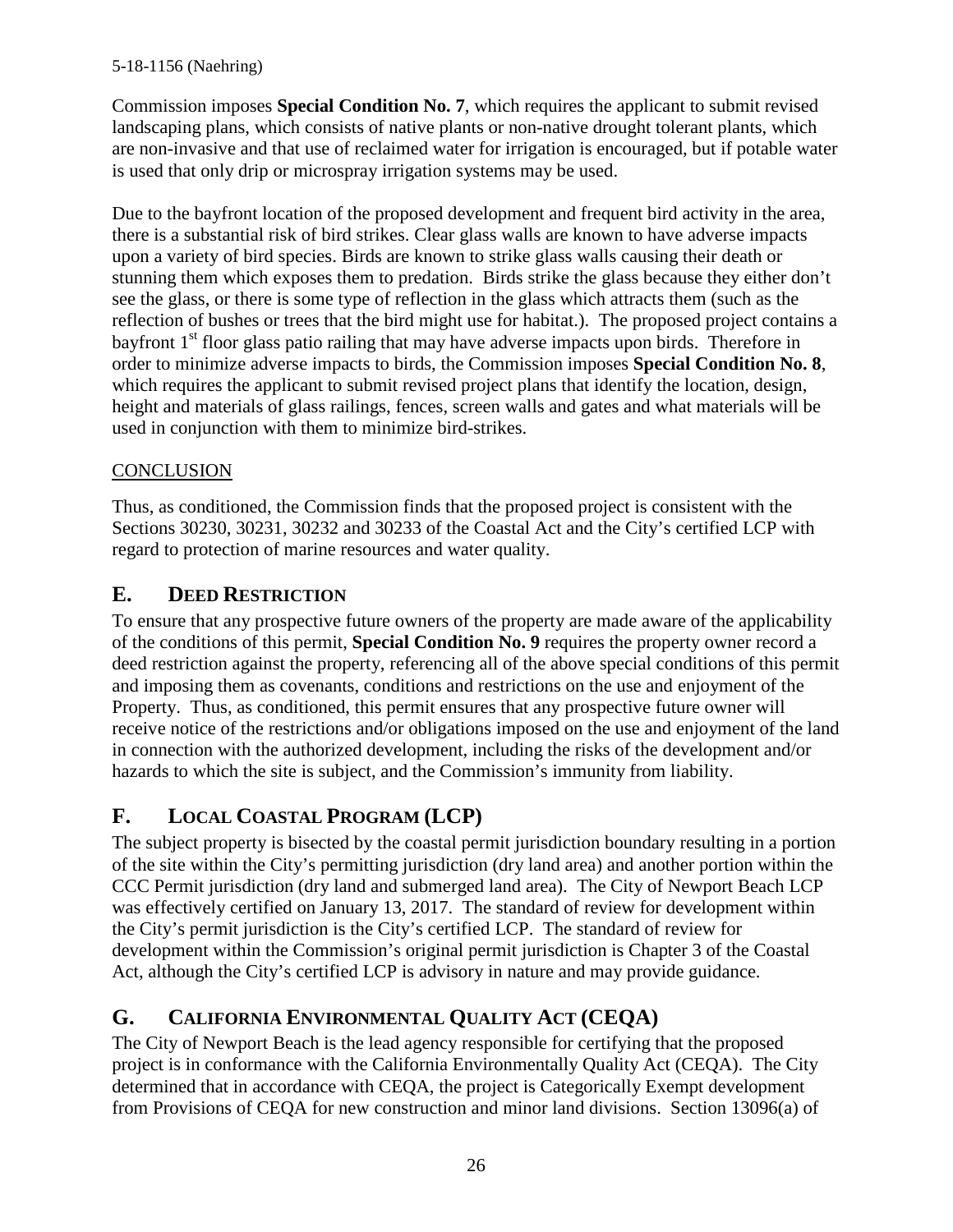the Commission's administrative regulations requires Commission approval of coastal development permit applications to be supported by a finding showing the application, as conditioned by any conditions of approval, to be consistent with any applicable requirements of CEQA. Section 21080.5(d)(2)(A) of CEQA prohibits a proposed development from being approved if there are feasible alternatives or feasible mitigation measures available which would substantially lessen any significant adverse effect which the activity may have on the environment.

Under Section 15251(c) of Title 14 of the California Code of Regulations, the Commission's CDP regulatory process has been certified as the functional equivalent to the CEQA process. The proposed project has been conditioned in order to be found consistent with the public access and resource protection policies of the Coastal Act and the LCP, as applicable. As conditioned, the proposed project has been found consistent with the hazards, public access and recreation and marine resource protection policies of the Coastal Act and the LCP, as applicable.

Therefore, as conditioned, the Commission finds that there are no feasible alternatives or additional feasible mitigation measures available that would substantially lessen any significant adverse effect that the activity may have on the environment. Therefore, the Commission finds that the proposed project, as conditioned to mitigate the identified impacts, is the least environmentally damaging feasible alternative and consistent with the requirements of the Coastal Act and CEQA.